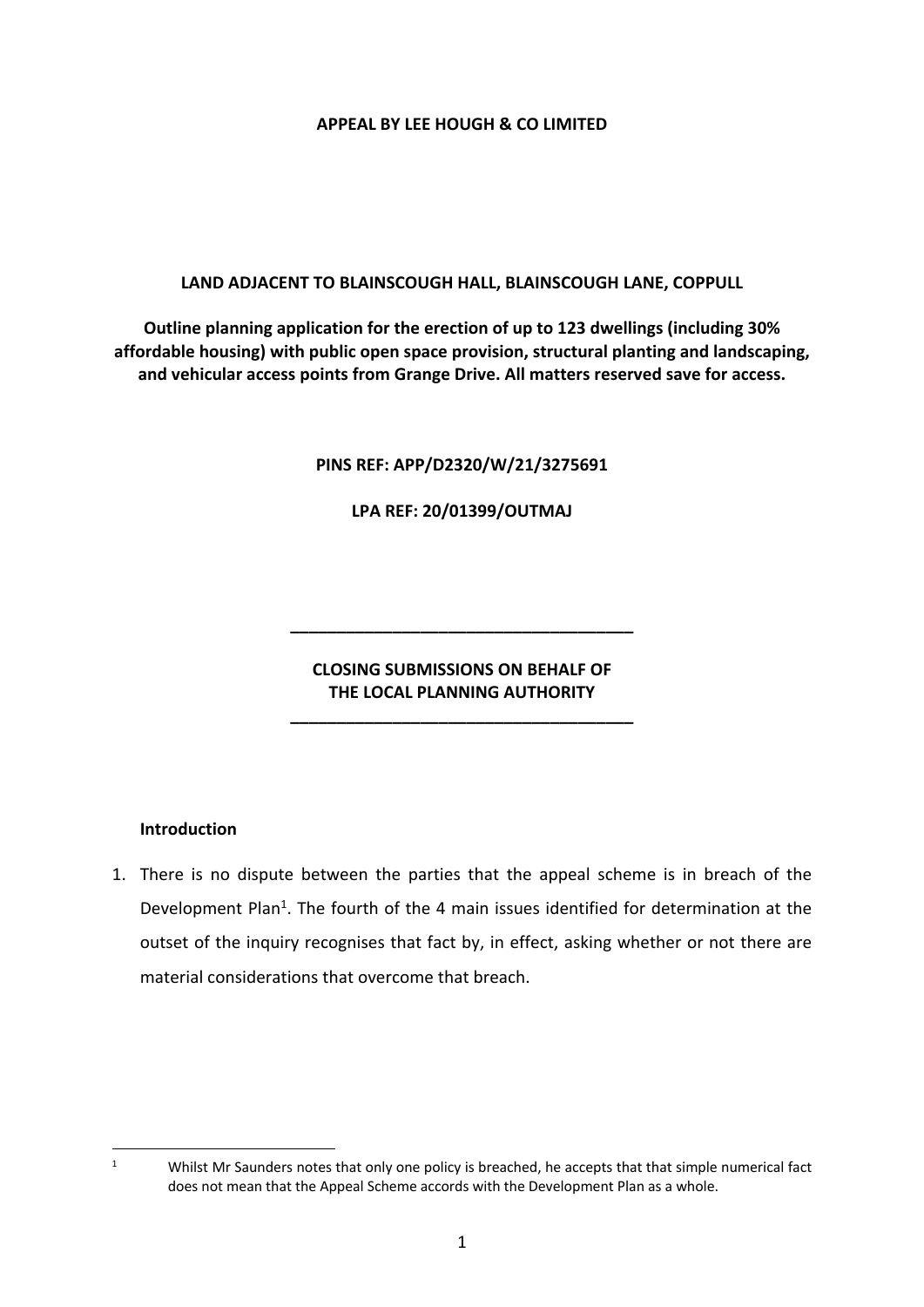- 2. Before turning to the first 2 main issue (relevant to the question of the five year housing land supply ("5YHLS")), it is worth re-stating the following points, all of which are uncontentious;
	- (i) this appeal is to be determined in accordance with the Development Plan unless material factors indicate otherwise,
	- (ii) the undisputed conflict with the Development Plan (Policy BNE3 of the Local Plan) arises out of the fact that both appeals comprise the permanent development of safeguarded land during the currency of the Plan period (to 2026), and,
	- (iii) both appeals also generate conflict with up to date national policy in respect of the protection of safeguarded land (at §143(d) of the Framework).
- 3. As to that last point, and noting that we deal with the planning balance at the conclusion of these submissions, we record the fact that the Appellant's evidence (the proofs of Mr Saunders) fails to record at all the fact that the Appeal Scheme generates a significant breach of national policy. Mr Saunders accepts that national policy (the Framework) attracts significant weight, as does its breach. However, the significant breach of national policy generated by the Appeal Scheme is simply missing from his assessment<sup>2</sup>.
- 4. The concept of safeguarded land is long-established. It is an important tool in maintaining one of the 2 essential characteristics of the Green Belt, namely its permanence<sup>3</sup>. The Council's Local Plan recognises that fact, and confirms that the purpose of its safeguarded land (and associated policy protection) is to ensure that its Green Belt boundaries are long-lasting<sup>4</sup>.

<sup>&</sup>lt;sup>2</sup> The suggestion that it is implicit (because he accepts a breach of Policy BNE3) is inadequate.<br><sup>3</sup> The other essential characteristic heing its openness (6137 of the Framework)

<sup>&</sup>lt;sup>3</sup> The other essential characteristic being its openness (§137 of the Framework).

at §7.16 of the Local Plan (CD6.2).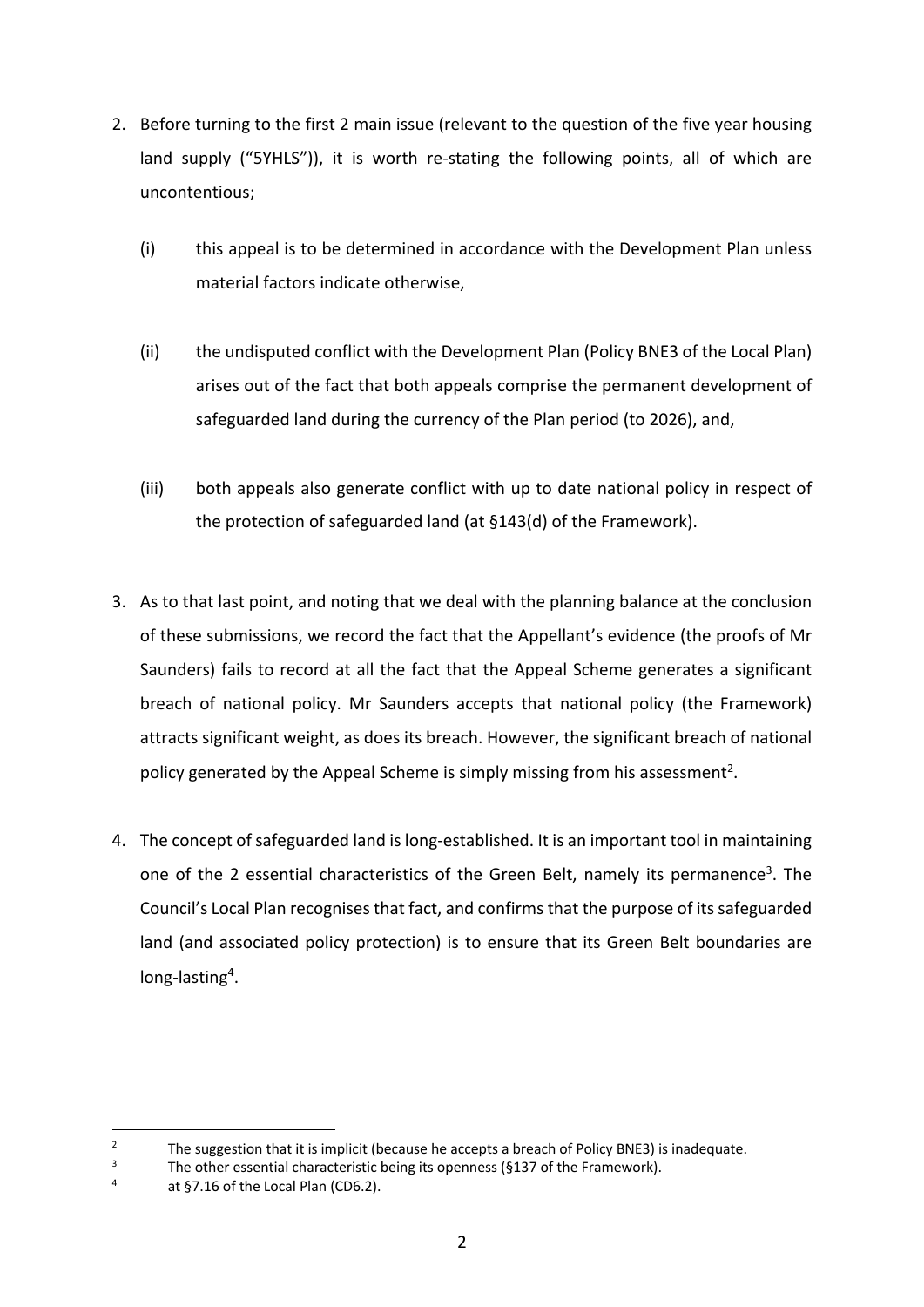- 5. The expectation of national policy is clear, when Green Belt boundaries are defined in a development plan (as they are in the Council's Local Plan), there is an expectation that those boundaries will not require alteration at the end of that plan period<sup>5</sup>.
- 6. As a matter of generality (and we return to the specific circumstances in Chorley below), the less safeguarded land that is available when a plan is reviewed, the more likely it is that Green Belt boundaries will have to be reviewed in order to accommodate new development.
- 7. It is in the interests of Green Belt permanence that safeguarded land policy (at both national and local level) is unequivocal, and contains a clear prohibition against its development during the Plan period. Accordingly, as a matter of principle, it is right that a clear and significant breach of local and national safeguarded land policy should attract significant weight in the determination of this appeal.
- 8. There is no basis for reducing that weight because a particular site is a potential candidate for housing allocation in an emerging local plan. That appears to be the underlying theme throughout the Appellant's case.
- 9. The Appellant assumes that the Appeal Site will benefit from an allocation in the next Local Plan. The following proposition has been repeatedly advanced during the course of the inquiry; that come the next Local Plan, the site will either be an allocation with planning permission (if the appeal is allowed) or an allocation without planning permission (if the appeal is dismissed), and on that basis no harm flows from the grant of consent.
- 10. That approach;
	- (i) is directly contrary to national and local policy for safeguarded land,

 $5$  at §143(e) of the Framework.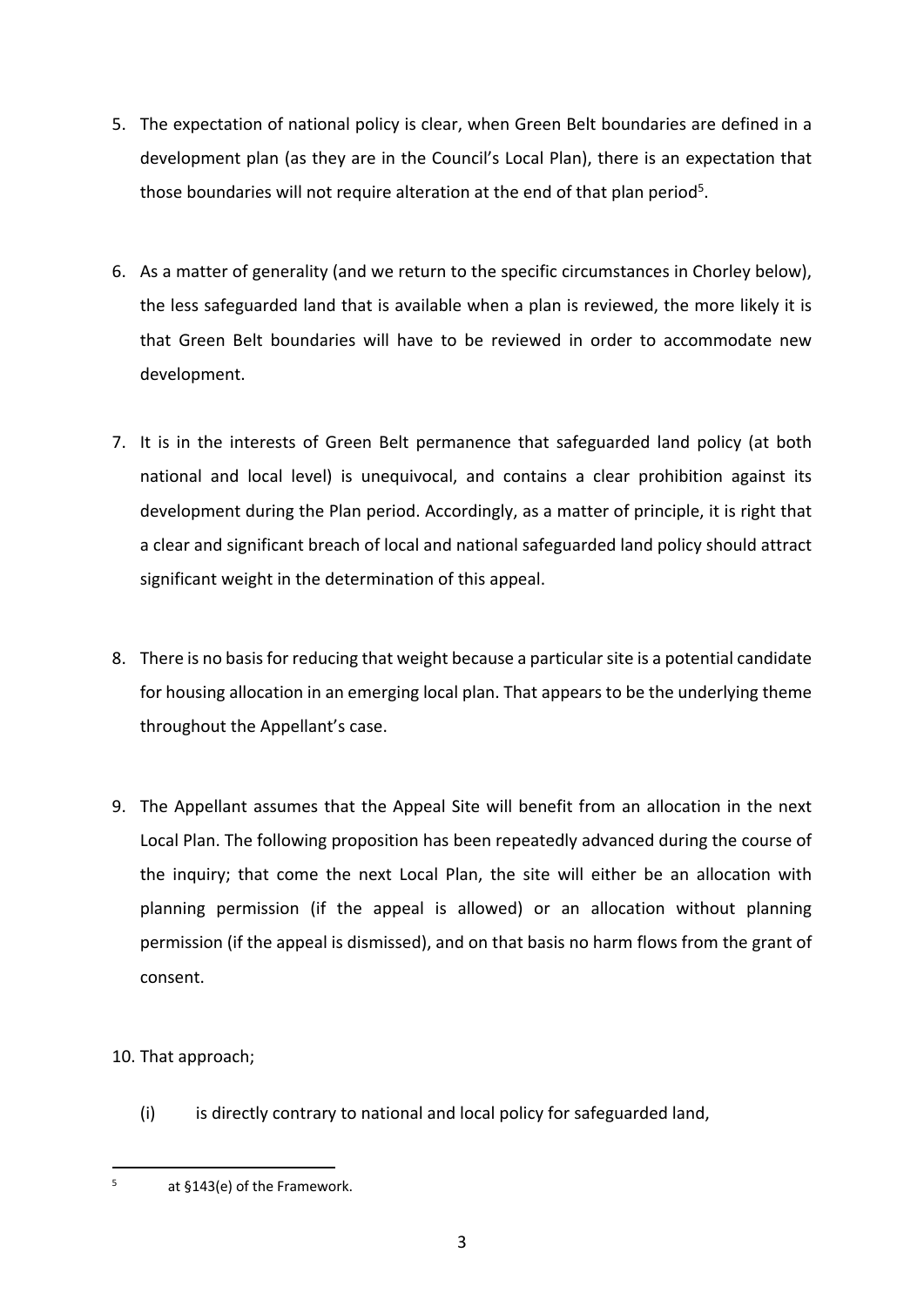- (ii) subverts the Plan-led system<sup>6</sup>,
- (iii) is obviously misconceived. The emerging Local Plan in Central Lancashire is at a very early stage and can attract only limited weight. There is no certainty whatsoever attaching to the allocation of this site (or any other site) in the next local plan.
- 11. Likewise, the fact that the Appeal Site faces no technical constraint in respect of its development (if it did, it would not have been designated as safeguarded land) is not a reason to grant planning permission for development. Self-evidently, that approach renders the policy protection given to safeguarded land entirely worthless.

# **Housing Land Supply**

12. The central dispute between the parties in this appeal and in respect of housing land supply concerns the proper identification of the requirement against which supply should be assessed. There is a much narrower dispute as to the level of supply (the difference is 127 dwellings in respect of a handful of sites). The Council's up to date assessment amounts to 1504 dwellings, and the Appellant's, 1,377. Whilst we address the contested sites below, we do so briefly since the difference has no material effect on the outcome of the appeals as far as the main parties are concerned<sup>7</sup>.

# **(a) The Housing Requirement**

# **(i) Relevant National Policy and Guidance**

- 13. The agreed starting point for the identification of the requirement for the assessment of 5YHLS is §74 of the Framework. It provides 2 options;
	- (i) the housing requirement set out in adopted strategic policies, or,
	- (ii) the local housing need figure where the strategic policies are more than five years old.

<sup>&</sup>lt;sup>6</sup> At one point during the course of his evidence, Mr Saunders suggested that granting planning permission now, in breach of Policy BNE3 actually strengthens the Plan-led system. Respectfully, that is irrational, and in any event, is not borne out by 3<sup>rd</sup> parties, almost all of whom confirmed that their faith in the plan-led system is being seriously undermined by applications for development of safeguarded land, such as the Appeal Scheme.

 $7 \text{ Whichever requirement is applied, the difference in terms of years worth of supply is marginal.}$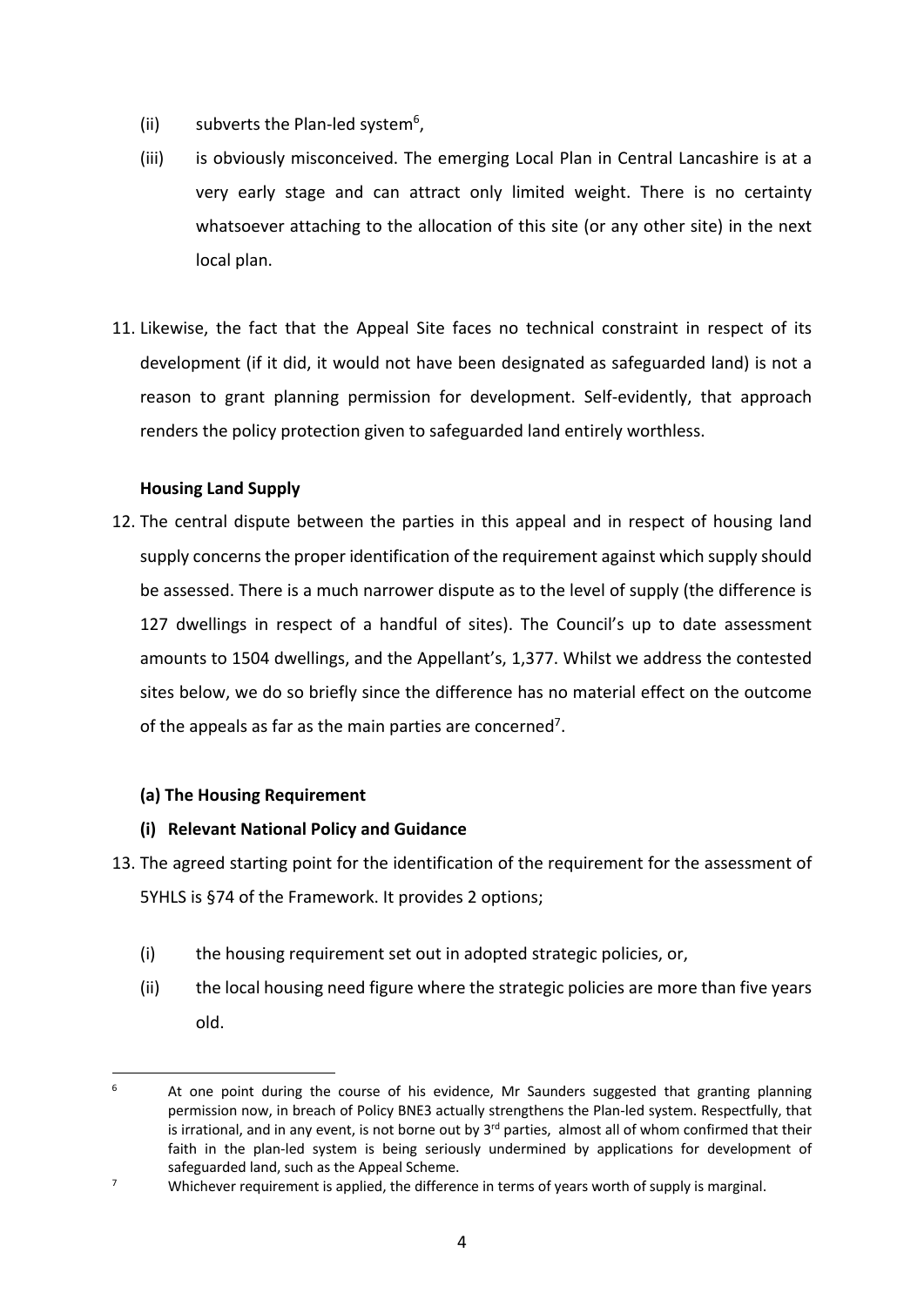14. Option (ii) comes with an important caveat in (what is now) footnote 39;

"Unless these strategic policies have been reviewed and found not to require updating."

15. The Government's Planning Practice Guidance ("PPG") provides more detail<sup>8</sup>;

"Housing requirement figures identified in adopted strategic housing policies should be used for calculating the 5 year housing land supply figure where:

- the plan was adopted in the last 5 years, or
- the strategic housing policies have been reviewed within the last 5 years and found not to need updating.

In other circumstances the 5 year housing land supply will be measured against the area's local housing need calculated using the standard method."9

- 16. The PPG is clear (as accepted by Mr Saunders). Where strategic policies are more than 5 years old, but have been reviewed in the last 5 years and found not to need updating, the housing requirement figures in those strategic policies should be used.
- 17. National policy and guidance contains no caveat to the effect that the approach should be modified where the review of strategic policies has been followed by introduction of the standard method. If Government considered that such a caveat should have been introduced, then it could have done so.
- 18. Moreover, and as accepted by Mr Saunders, it is obvious that the provisions of the PPG (referred to above) will include reviews that pre-date the introduction of the standard method in 201810.

<sup>8</sup> at CD5.5

<sup>&</sup>lt;sup>9</sup> Paragraph: 005 Reference ID: 68-005-20190722.<br><sup>10</sup> The fast that bousing requirements in strategie

The fact that housing requirements in strategic policies are to be applied where reviews have been conducted in the last 5 years demonstrates that fact. For example, the current version of the PPG shows that it was last revised in 2019, i.e. covering reviews that took place as long ago as 2014 when that current version was introduced. At the present time, reviews dating back to 2016 are included.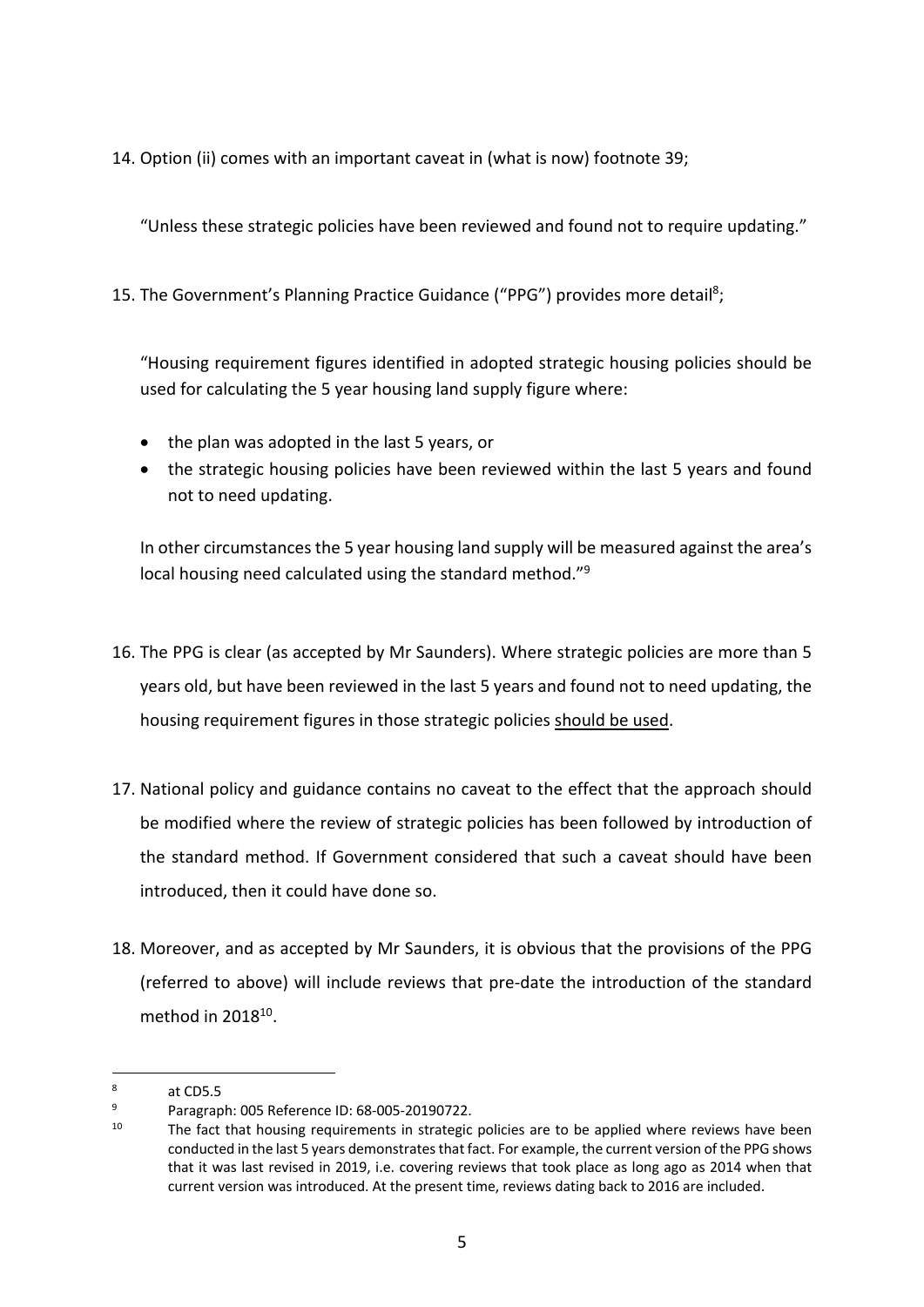- 19. Accordingly, the undeniable outcome of the application of national policy and guidance is that in circumstances where a review of strategic policies has occurred within the last 5 years, and those policies have been found not to require updating, the housing requirement to be used in the calculation of 5YHLS is that within the strategic policies.
- 20. The Council accepts, that as a matter of judgment, there may be material factors that mean individual decision-makers in particular local authority areas may choose to apply a local housing need figure (calculated by reference to the standard method) notwithstanding the fact that a review of strategic policies has taken place within the last 5 years<sup>11</sup>. However, there is no dispute that national policy and guidance are material considerations that attract significant weight (accepted by Mr Saunders). As such, there should be cogent reasons to depart from their terms.

### **(ii) Has there been a Footnote 39 Review?**

- 21. It is agreed in this appeal that the Central Lancashire Authorities<sup>12</sup> conducted a review of strategic policies in 2017<sup>13</sup>. They did so by commissioning a strategic housing market assessment ("the SHMA"), and producing the 2017 Memorandum of Understanding ("MOU1"). The review found that the housing requirement within the strategic policies of the Development Plan (in particular, Policy 4 of the Core Strategy) did not need to be updated.
- 22. Agreement that MOU1 comprised a review of strategic policies in accordance with §74 of the Framework<sup>14</sup> is consistent with the 2 most recent and relevant appeal decisions for schemes in Central Lancashire;

<sup>11</sup> as was the case in South Ribble in the Chain House Lane decision. At §16 of the Chain House Lane decision letter (J10) the inspector agreed with the proposition that the effect of using the standard method housing figure was a matter to be determined in the course of decision-making in each of the other (i.e. Preston and Chorley) Central Lancashire areas.

<sup>&</sup>lt;sup>12</sup> The Councils of Preston, Chorley and South Ribble.<br><sup>13</sup> See e.g. Mr Saunders HIS proof at 55.44

<sup>&</sup>lt;sup>13</sup> See e.g. Mr Saunders HLS proof at §5.44.<br><sup>14</sup> Septimum 14 ST3 in the 2018 and 2010 routing

previously §73 in the 2018 and 2019 revisions of the Framework.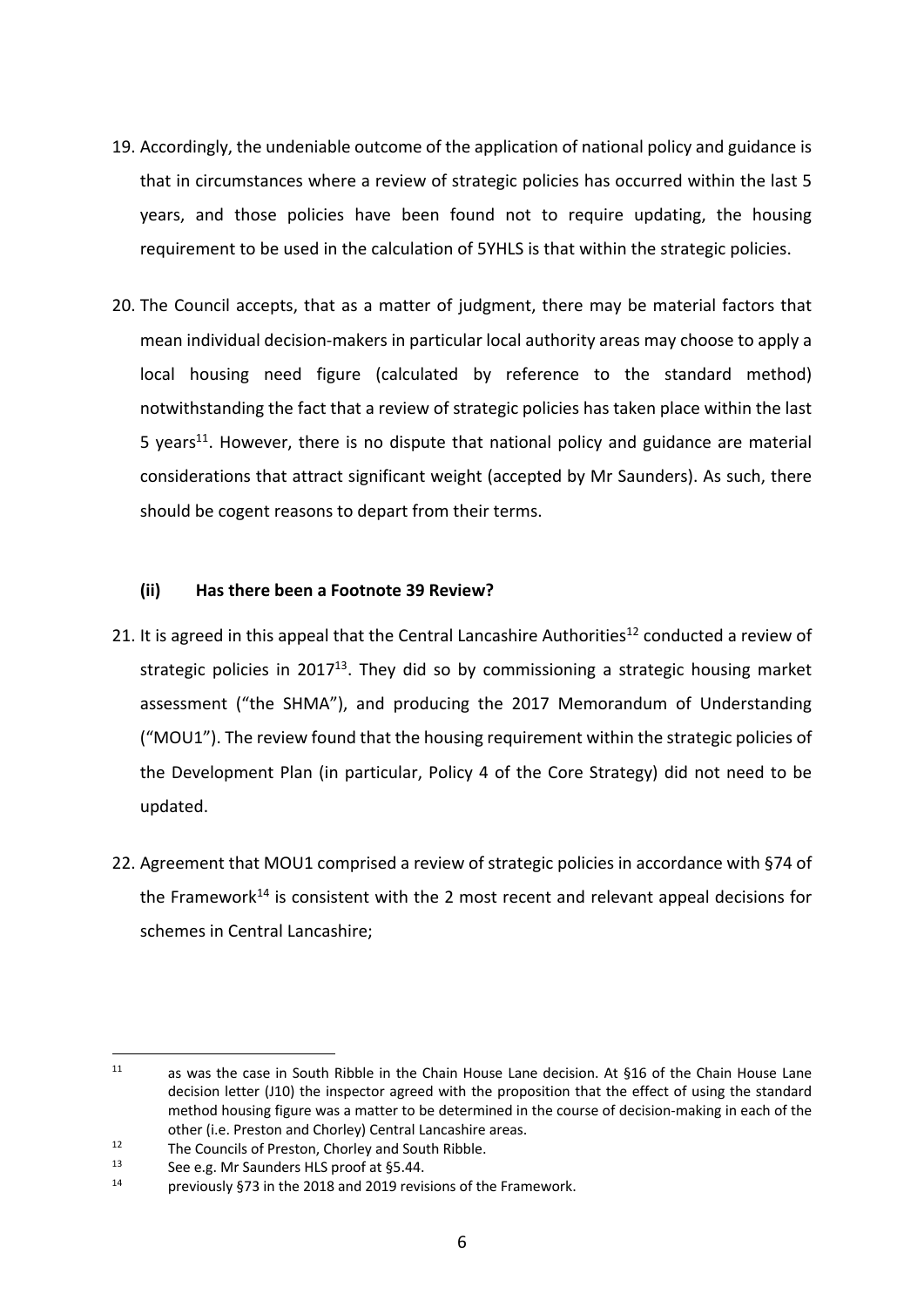- (i) in the Cardwell Farm appeal decision<sup>15</sup>, both parties agreed that MOU1 comprised such a review as did the inspector<sup>16</sup>, and,
- (ii) in the Chain House Lane (re-determined) appeal decision<sup>17</sup>, again, both parties and the Inspector agreed that MOU1 comprised a review within the terms of (then) §73 of the Framework.
- 23. By contrast, the Pear Tree Lane appeal decision<sup>18</sup> did not proceed on the basis that MOU1 comprised a review of strategic policies for the purposes of §74 (then §73) of the Framework. However;
	- the parties in the Pear Tree Lane appeal did not present the inspector with an agreement that MOU1 comprised such a review,
	- the reason for that is clear since at that time, the Council (in common with the 2 other Central Lancashire Authorities) was relying on the second Memorandum of Understanding ("MOU2") for its housing requirement figure,
	- the Pear Tree Lane inspector was presented with a binary choice in terms of housing requirement, namely the "solus" standard method figure for Chorley, or the "redistributed" standard method figure in MOU219, and,
	- as a result, the Pear Tree Lane inspector was not asked to determine whether or not MOU1 comprised a review (and unsurprisingly, did not reach any such determination).
- 24. The Pear Tree Lane inspector rejected MOU2 as a proper basis for establishing the housing requirement for Chorley on the basis that any exercise of re-distribution of local housing

 $15$  CD9.4

<sup>&</sup>lt;sup>16</sup> at §31 of the decision letter.<br><sup>17</sup> CDQ 3

 $17$  CD9.3

 $CD9.1$ 

<sup>19</sup> at §19 of the decision letter.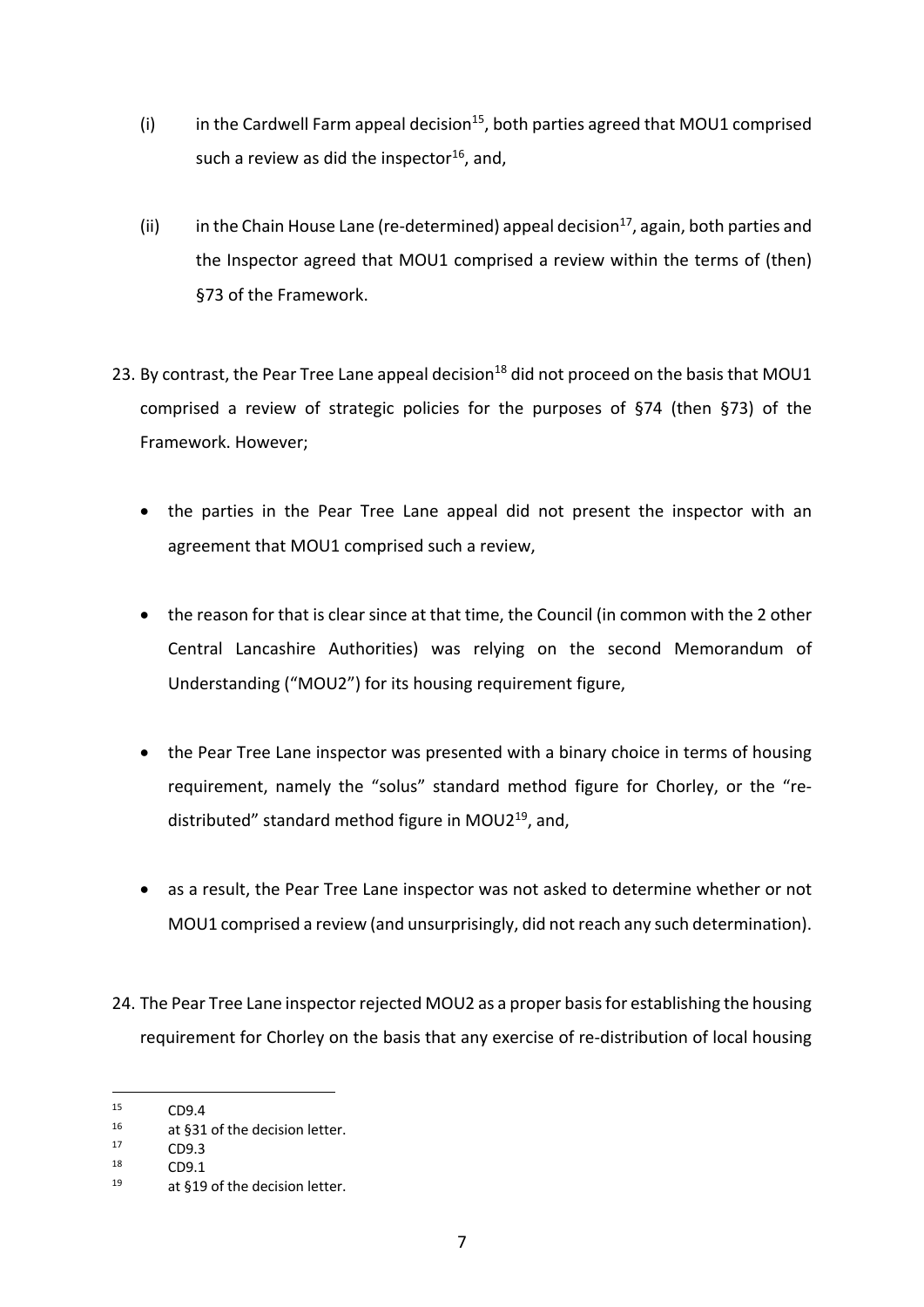need (calculated according to the standard method) is a matter for the emerging local plan as opposed to development management. MOU2 was given limited weight by that inspector<sup>20</sup>.

- 25. Given that conclusion, the debate has moved on since the Pear Tree Lane decision. In particular;
	- (i) in light of the Pear Tree Lane decision, Chorley quite properly does not place reliance on MOU2 as the basis for calculating its housing land supply<sup>21</sup>,
	- (ii) as is clear from the 2 subsequent appeal decisions (Cardwell Farm and Chain House Lane), all parties (and inspectors) now accept MOU1 to have comprised a review in accordance with national policy.

# **(iii) The Appellant's Reasons for Supplanting the Review**

26. Thus far it is clear (and agreed) that;

- (i) national policy and guidance confirms that the housing requirement in strategic policies should be used for the calculation of 5YHLS where those policies are more than 5 years old, but have been reviewed in the last 5 years, and,
- (ii) a review in accordance with §74 and footnote 39 of the Framework took place in 2017 (MOU1 is dated September 2017), and therefore within the last 5 years.
- 27. Mr Saunders expressly agreed<sup>22</sup> that a straightforward application of PPG means that the Policy 4 figure should be used as the housing requirement for calculation of the 5YHLS.

<sup>&</sup>lt;sup>20</sup> at §32 of the decision letter.

and neither do the 2 other Central Lancashire Authorities. MOU2 is properly described as "defunct". That description does not emanate from the Council. It appears in Mr Saunders evidence (§5.68 of his HLS proof).

<sup>22</sup> not in his proofs, but in cross-examination.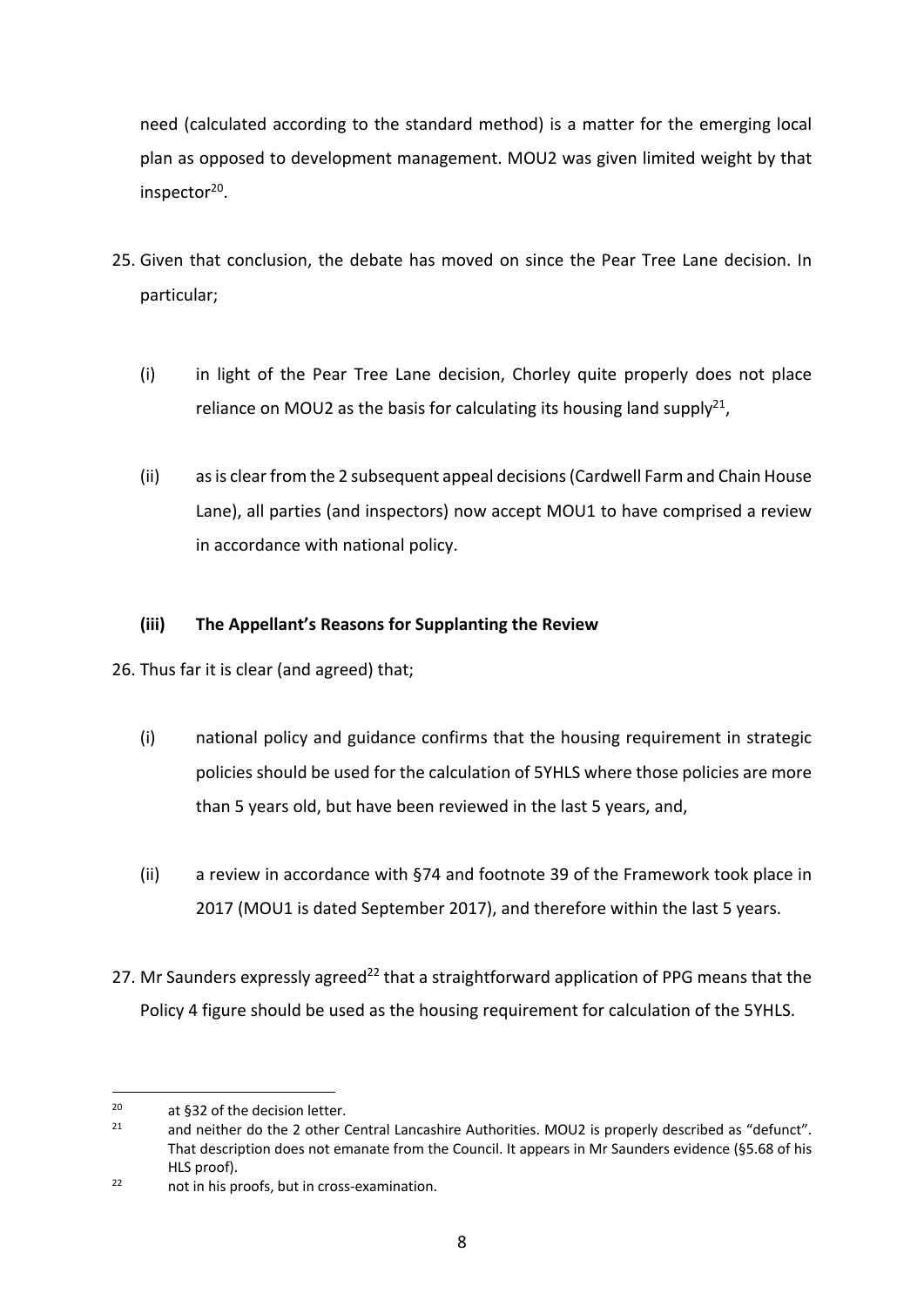- 28. In those circumstances, it is for the Appellant to demonstrate that there are clear reasons to depart from the application of national policy and guidance.
- 29. The Appellant's reasons appear to be as follows;
	- (i) MOU1 had a shelf-life of 3 years,
	- (ii) MOU2 and the 2020 Central Lancashire Housing Study states that the Policy 4 requirements are out of date,
	- (iii) the Policy 4 housing requirements are based on an out of date evidence base and Regional Strategy,
	- (iv) the introduction (in 2018) of the standard method in national policy as the means for identifying housing requirements within emerging plans can produce materially different housing requirements (and distribution) when compared with existing development plan policies, and,
	- (v) there is a 'direction of travel' towards the standard method in Central Lancashire.
- 30. We address those contentions as follows.
- 31. First, there is nothing in MOU1 to the effect that it expires after 3 years. Its provisions are clear;

"To continue until the adoption of a replacement local plan to apply the housing requirements set out in the Joint Central Lancashire Core Strategy Policy 4…"23

- 32. Accordingly, insofar as MOU1 has a shelf-life, it is until the adoption of a new Local Plan. That position has not yet been reached.
- 33. Paragraph 7.1 of MOU1 states that the document will be reviewed no less than every 3 years, and will be reviewed when new evidence that renders it out of date emerges.

<sup>&</sup>lt;sup>23</sup> at §6.1(a) of MOU1 (CD6.9). Similarly, at its §3.1, MOU1 confirms that it sets out the agreed approach to the distribution of housing, "prior to the adoption of a new plan".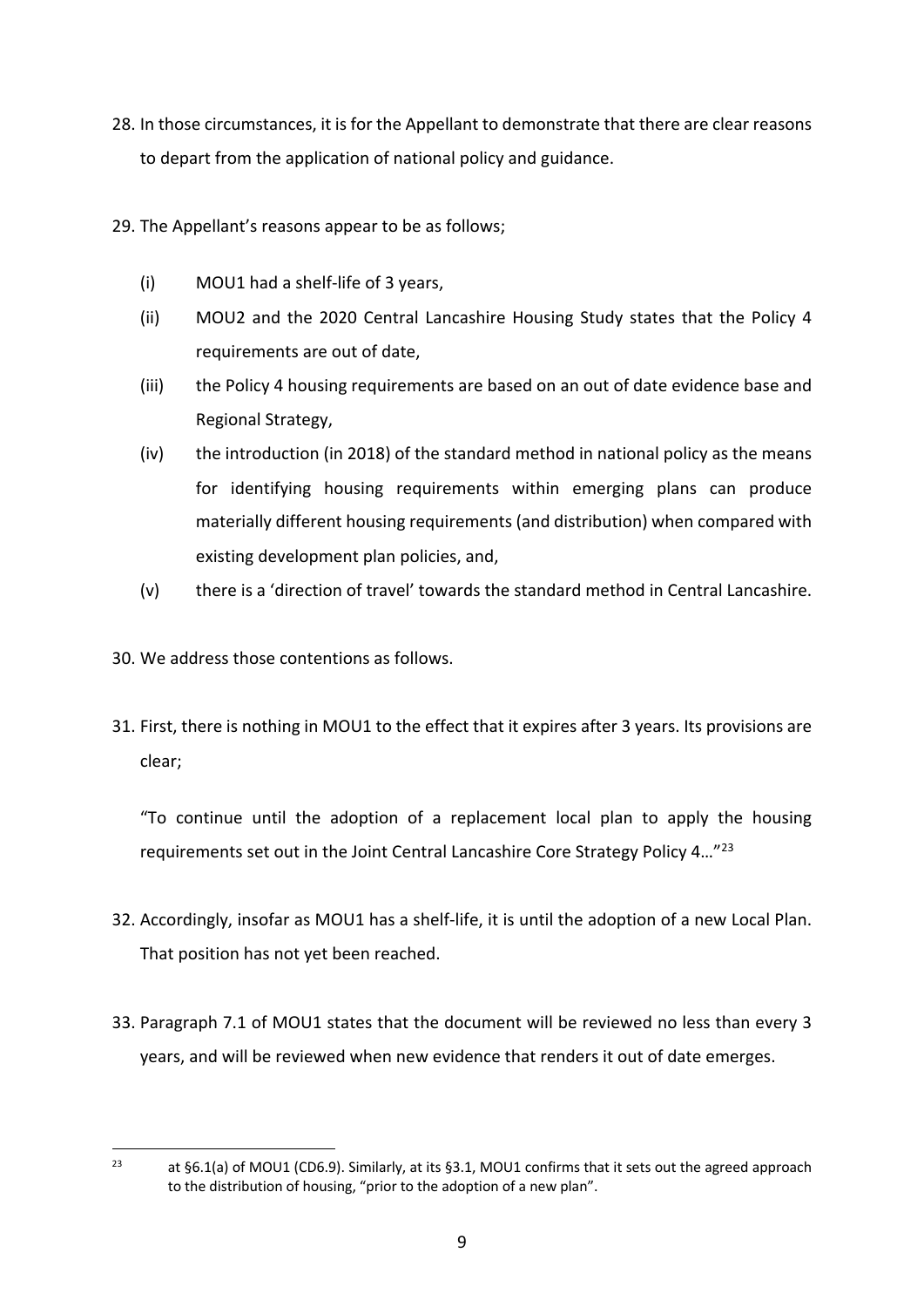- 34. That provision (together with the fact that MOU1 is now more than 3 years old) does not render the review (and MOU1) out of date. The Council makes the following points;
	- (i) neither the Cardwell Farm inspector nor the Chain House Lane inspector concluded that MOU1 should be considered out of date because it is more than 3 years old,
	- (ii) the Central Lancashire Authorities conducted a review of MOU1 in 2020 and produced MOU2. However, as already addressed, it is MOU2 that has been confirmed as attracting limited weight (in the Pear Tree Lane decision), and is no longer relied upon by the Council (or the 2 other Central Lancashire Authorities) for the purposes of assessing the 5YHLS, and,
	- (iii) whether or not the emergence of the standard method housing requirement since 2017 comprises new evidence that renders MOU1 out of date is addressed below. It is sufficient to note at this stage that;
		- the Council points to specific factors in Chorley which mean that is not the case, and,
		- the Cardwell Farm inspector did not consider that the emergence of the standard method housing requirement in Preston rendered MOU1 (and continued application of the Policy 4 housing requirement) out of date.
- 35. Secondly, it is accepted that MOU2 and the 2020 Housing Study states that application of the Policy 4 housing requirements is out of date<sup>24</sup>. However;

 $24$  at its §2.4 (CD6.30).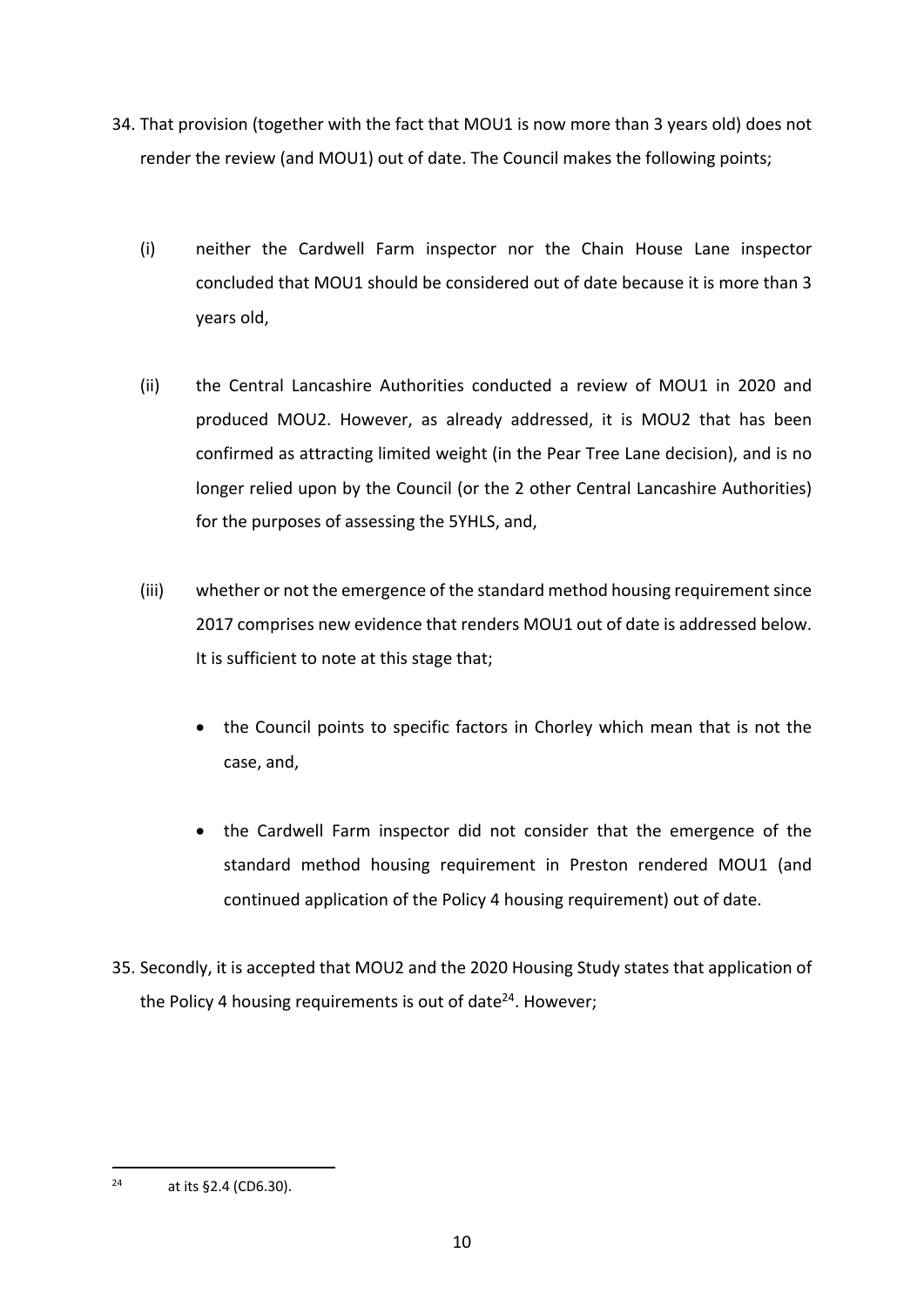- (i) MOU2 has been found to attract limited weight<sup>25</sup>, and accordingly, is not relied on by the Council (or the 2 other Central Lancashire Authorities) in calculating the 5YHLS,
- (ii) even if MOU2 attracts more than limited weight (and there is no cogent reason why it should given the findings of previous inspectors and the position of the Central Lancashire Authorities), there is nothing within its provisions that suggests the use of "solus" standard method figures for each of the local authority areas in the event the Policy 4 figures are not applied,
- (iii) notwithstanding the statements in MOU2 and the 2020 Housing Study, the Cardwell Farm inspector did not conclude that application in Preston of the Policy 4 requirement was out of date, and,
- (iv) the Chain House Lane inspector did not conclude that application in South Ribble of the Policy 4 requirement was out of date simply because MOU2 and the 2020 Housing Study stated so.
- 36. Thirdly, the Appellant's contention that application of the Policy 4 housing requirement is out of date (and MOU1 cannot be relied upon) because of an out of date evidence base (and reliance on RS) is obviously misplaced.
- 37. We repeat the fact that it is agreed that MOU1 comprised a Footnote 37 (now 39) review. It was based on an up to date assessment of housing need contained within the SHMA $^{26}$ . Whatever the age of the evidence base that informed the original identification of the requirement (and, in turn, the RS and then Policy 4), the 2017 SHMA comprehensively updated that evidence base.
- 38. Accordingly, the review of strategic policies that culminated in MOU1 was not based on out of date evidence, or an out of date RS. As we have already recorded, the

<sup>&</sup>lt;sup>25</sup> §32 of the Pear Tree Lane decision letter (J7), and §36 of the Cardwell Farm decision letter (J2).

<sup>26</sup> CD6.20.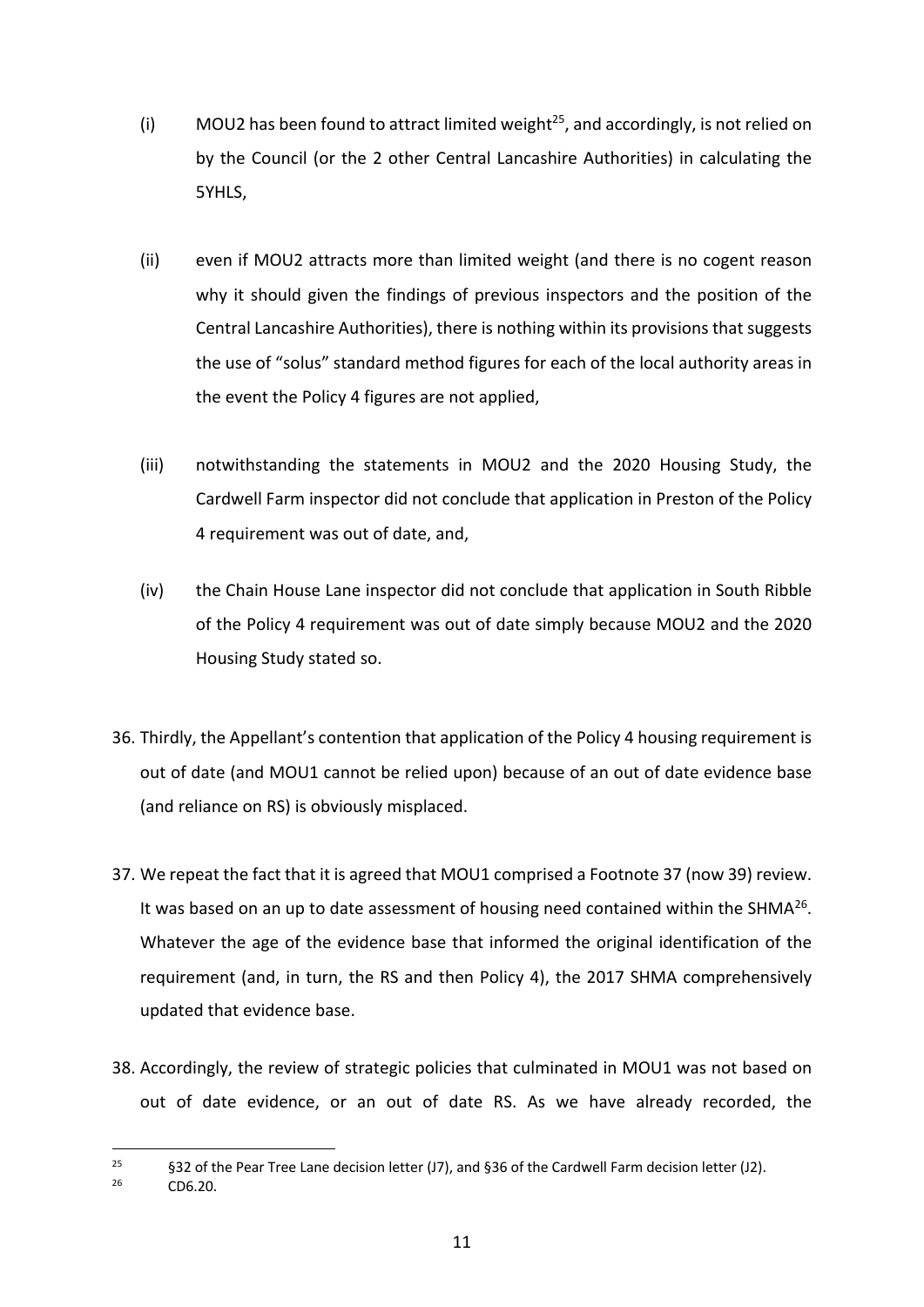Government's PPG anticipates that such reviews (based on up to date evidence) should last for 5 years.

- 39. The last 2 of the 5 reasons (at §29 above) appear to comprise the Appellant's central contentions. They are addressed as follows.
- 40. There is no dispute that the introduction of the standard method as the basis for establishing a housing requirement as the starting point for identifying development needs in an emerging plan is relevant in deciding what housing requirement should be applied in the calculation of the 5YHL $S^{27}$ .
- 41. There is also no dispute that the "direction of travel" (in terms of housing need) for the Central Lancashire Authorities in the preparation of their emerging Local Plan starts with local housing need calculated by reference to the standard method. That is no surprise. Paragraph 61 of the Framework states that strategic policies should be informed by a local housing need assessment using the standard method.
- 42. Central Lancashire's emerging Local Plan confirms that its starting point in terms of housing need are the figures generated by the standard method<sup>28</sup>. The emerging Local Plan is equally clear that the 3 Authorities will work together in order to achieve an agreed distribution of those figures, "taking account of things like investment in roads and employment sites, and locations where new jobs can be created."<sup>29</sup>
- 43. The fact that new local housing need requirements (calculated in accordance with the standard method) are to be the subject of distribution is equally of no surprise. The Central Lancashire Housing Study (March 2020)<sup>30</sup> identified the local housing need figures for each of the 3 Authorities<sup>31</sup>. It then proceeded to consider an appropriate distribution of that need by reference to a variety of factors including the distribution of population,

<sup>&</sup>lt;sup>27</sup> It has never formed part of the Council's case that the introduction of the standard method for calculating local housing need is irrelevant.

<sup>&</sup>lt;sup>28</sup> Page 17 of the Issues and Options consultation document (CD6.5).<br><sup>29</sup> at page 18 of CD6.5

 $^{29}$  at page 18 of CD6.5.<br> $^{30}$  CD6.21

 $\frac{30}{31}$  CD6.21.

at Table 3.2 on p10.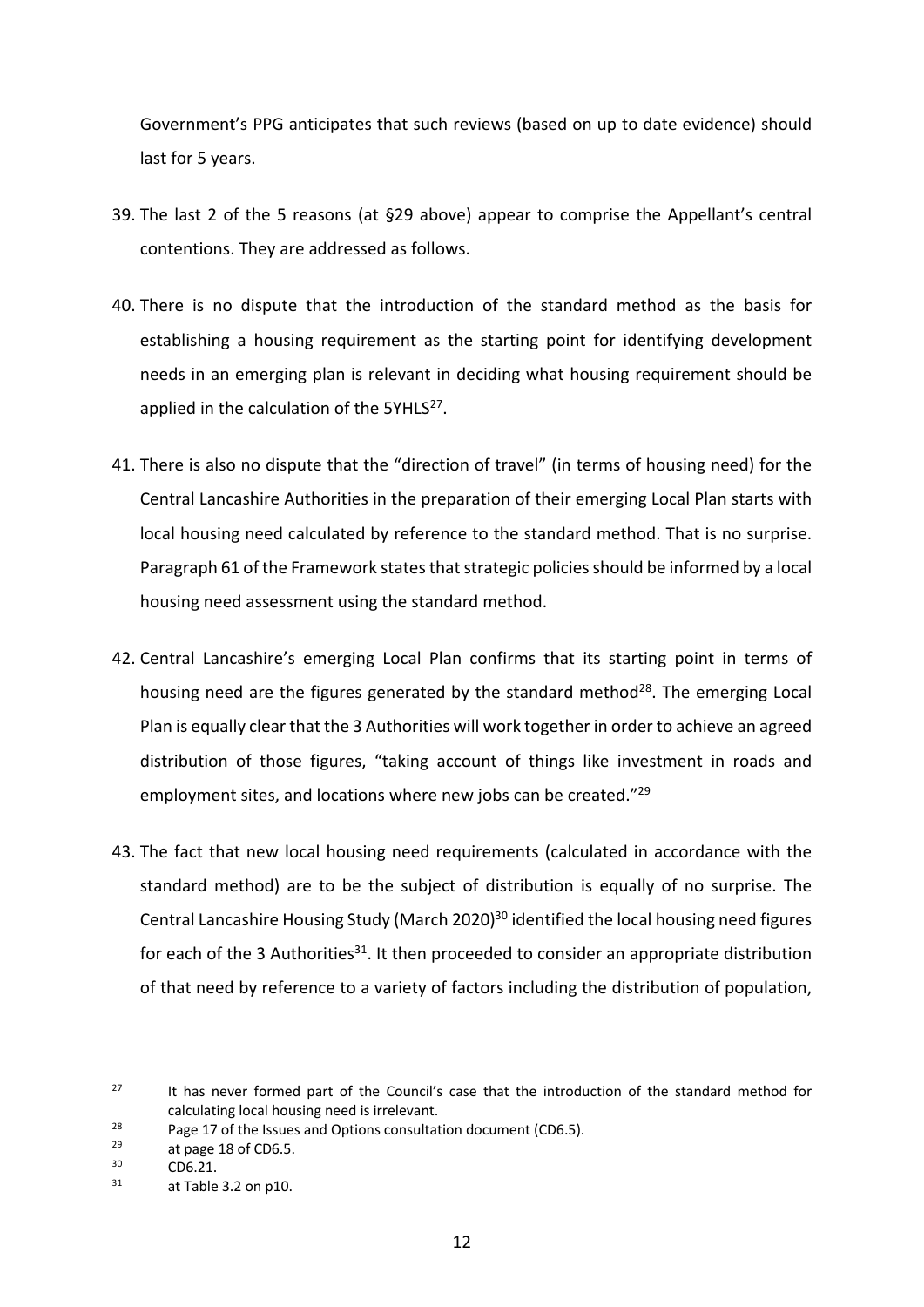workforce, jobs, relative affordability of housing, and environmental constraints (including prevalence of Green Belt).

- 44. The distribution of each of those factors (summarised at Table 4.14 of the 2020 Study<sup>32</sup>) is markedly different from the distribution of housing need if solely the standard method figures for each of the 3 Central Lancashire Authorities is applied. As a result, the 2020 Study comes up with a recommended distribution of local housing need (by taking into account all factors) that looks very different from simple application of the solus standard method figures for each of the Authorities $33$ .
- 45. Accordingly, whilst the direction of travel for Central Lancashire in its emerging plan (in accordance with §61 of the Framework) is the use of the standard method to calculate local housing need, there is no evidence to suggest that the likely destination is application of the solus standard method figures for each of the 3 Authorities. On the contrary, the evidence (contained in the 2020 Housing Study) demonstrates the likely destination to be a significant re-distribution of that local housing need.

# **(iv) Additional Reasons for Upholding Policy 4/MOU1 in Chorley**

- 46. The Appellant has failed to demonstrate why the Policy 4 requirement (endorsed by the review in MOU1), the use of which conforms with national policy and the PPG, should be supplanted by the standard method in calculating 5YHLS.
- 47. In addition, it is clear that there are reasons specific to Chorley that support the continued use of the Policy 4 housing requirement.
- 48. We have already referred to the fact that simple application of the solus standard method figures gives rise to a distribution of housing across Central Lancashire that fails to reflect the distribution of population, workforce, jobs, relative affordability and environmental

 $^{32}$  p32 of CD6.21.<br> $^{33}$  Charlow 27 Fe

<sup>33</sup> Chorley – 27.5%, Preston – 40%, South Ribble – 32.5%, as compared with the "solus" standard method distribution of 57%, 23% and 20% respectively.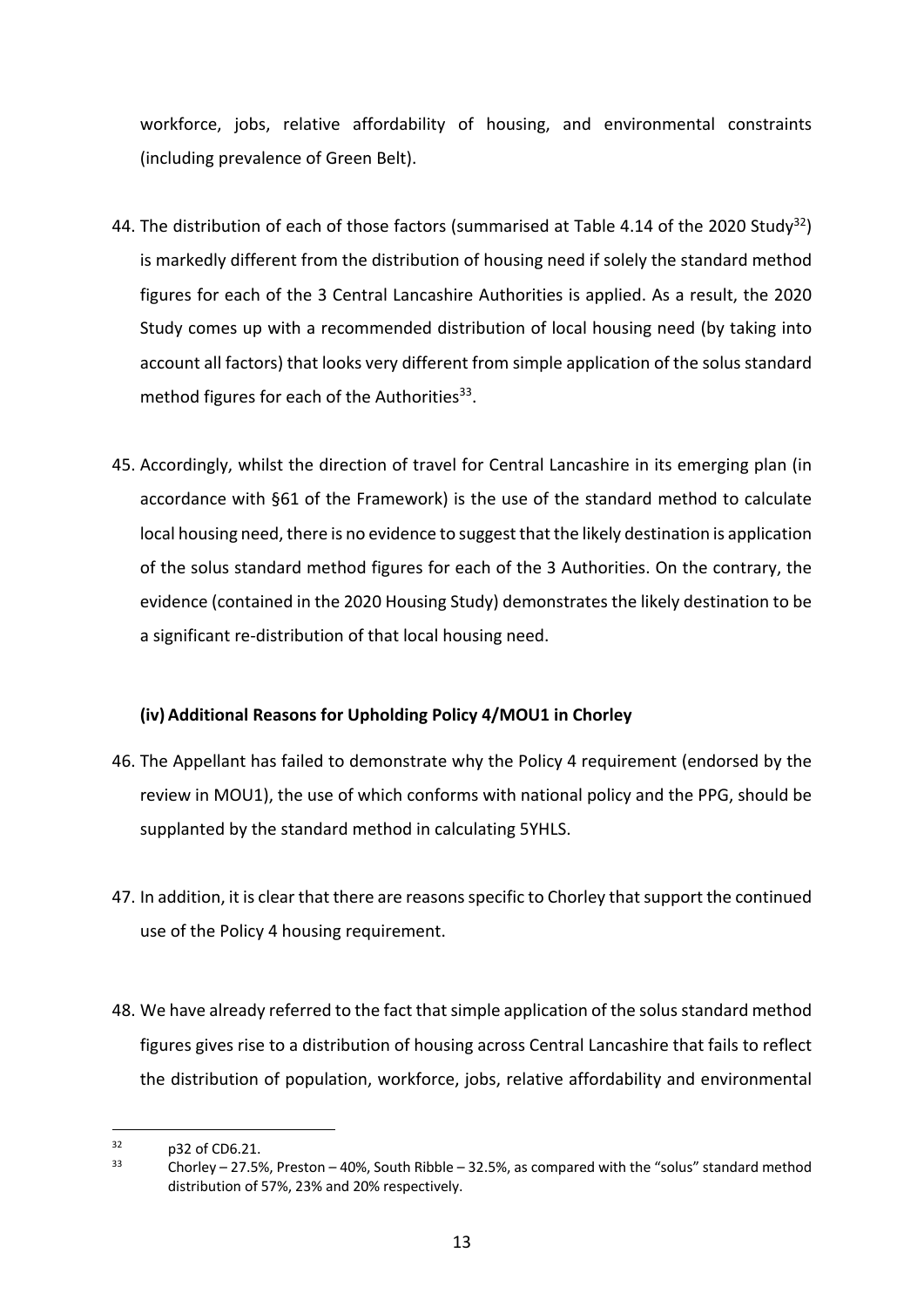constraints (as well as other factors referred to in the 2020 Housing Study). At the time when the 2020 Housing Study was prepared, the solus standard method figures were<sup>34</sup>;

- Chorley 579dpa,
- Preston 251dpa,
- South Ribble 206dpa.
- 49. Those figures compare with the Policy 4 requirements of 417, 507 and 417dpa respectively.
- 50. The answer to why the standard method skews need so heavily in the direction of Chorley is clear, and is confirmed in the 2020 Housing Study<sup>35</sup>. The calculation of local housing need using the standard method is informed by the 2014-based population projections, that in turn, are particularly influenced by the level of development achieved during the period from 2009 to 2014.
- 51. The figures for housing completions for that period across the 3 Central Lancashire Authority areas are stark;
	- Chorley 2,739 (60%),
	- Preston  $-741$  (16%), and,
	- South Ribble 1,076  $(24\%)^{36}$ .
- 52. The fact that Chorley was able to deliver 60% of Central Lancashire's new housing from 2009 to 2014 is not a good reason for requiring Chorley to deliver 57% of Central Lancashire's new housing from 2021 to 2026<sup>37</sup>.
- 53. That point is given even greater force when it is recognised that the strategy of the Development Plan anticipated strong early delivery of housing in Chorley with diminishing

<sup>34</sup> at Table 4.15 on p33 of CD6.21.<br> $\frac{35}{100}$  see 6's 4.13 and 4.14 of CD6.21.

 $35$  see §'s 4.13 and 4.14 of CD6.21.<br> $36$  see Table 4.5 on n22 of CD6.21.

 $36$  see Table 4.5 on p22 of CD6.21.

the effect of imposing the solus standard method figures.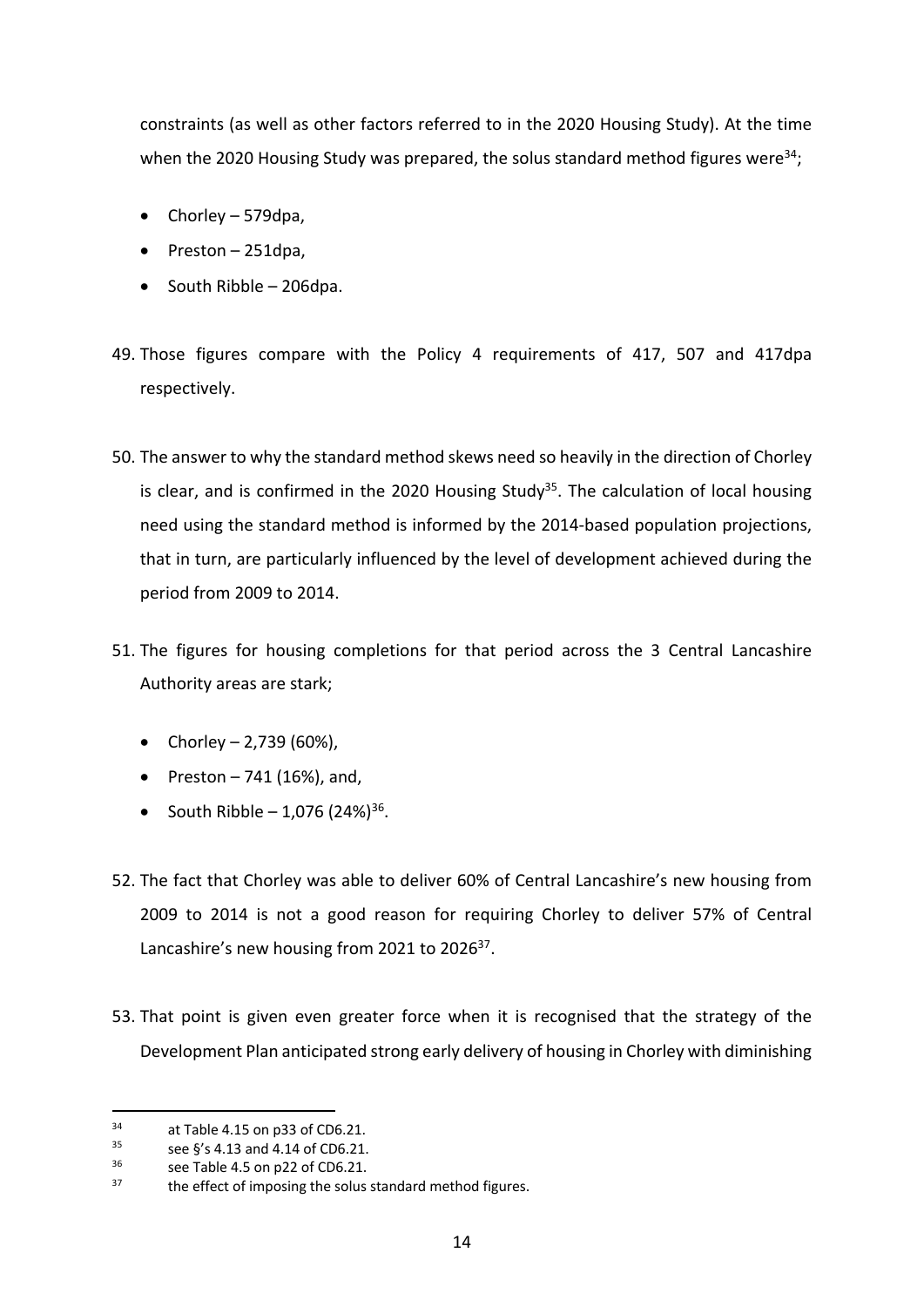levels of delivery as the Plan period progresses, and as housing completions in other parts of Central Lancashire increase<sup>38</sup>.

- 54. The Local Plan<sup>39</sup> confirms that, "The trajectory shows that projected completions are set to exceed the target significantly in the early years of the plan period, but that completions are set to decrease in the later years of the plan period."40
- 55. Recorded housing completions in Chorley<sup>41</sup> are broadly consistent with the projected trajectory the Local Plan<sup>42</sup>. In other words, the strong early delivery in Chorley as anticipated in the Development Plan has been realised.
- 56. By contrast, the Core Strategy anticipated that delivery at other strategic sites and locations would increase during the course of the Plan period. For example, at North West Preston (a strategic location identified in Core Strategy Policy 1), delivery was anticipated to increase from 600 dwellings (2010 to 2016) to 1,000 dwellings (2021 to 2026)<sup>43</sup>.
- 57. The reasons are clear. Buckshaw Village was an active development site at the beginning of the Plan period and delivering dwellings in 2010. By contrast, other strategic sites and locations were greenfield, and awaiting the delivery of substantial infrastructure before any housing development could start<sup>44</sup>.

# 58. In other words;

<sup>&</sup>lt;sup>38</sup> For example, that includes the delivery of housing at Buckshaw Village, one of the Core Strategy's Strategic Sites as identified in Policy 1, and lying predominantly within Chorley. When the Core Strategy was adopted in 2012, Buckshaw Village was projected to deliver 1,500 houses in the period from 2010 to 2016, 500 houses from 2016 to 2021, and 300 houses from 2021 to 2026 (see Table 1 on p42 of the Core Strategy).

 $39$  CD6.2

 $^{40}$  at p5.14 on p17.<br> $^{41}$  shown in Table 1

<sup>&</sup>lt;sup>41</sup> shown in Table 1 (p1) of the latest 5YHLS statement (CD6.15).<br><sup>42</sup> case pages 18 and 10 of CD6.2

 $^{42}$  see pages 18 and 19 of CD6.2.

<sup>43</sup> Again, at Table 1 on page 42 of the Core Strategy (CD6.1).

Substantial public funds have been secured in order to deliver that substantial infrastructure. The City Deal has been the mechanism whereby those funds have been secured. Preston and South Ribble Councils are parties to the City Deal. Chorley is not.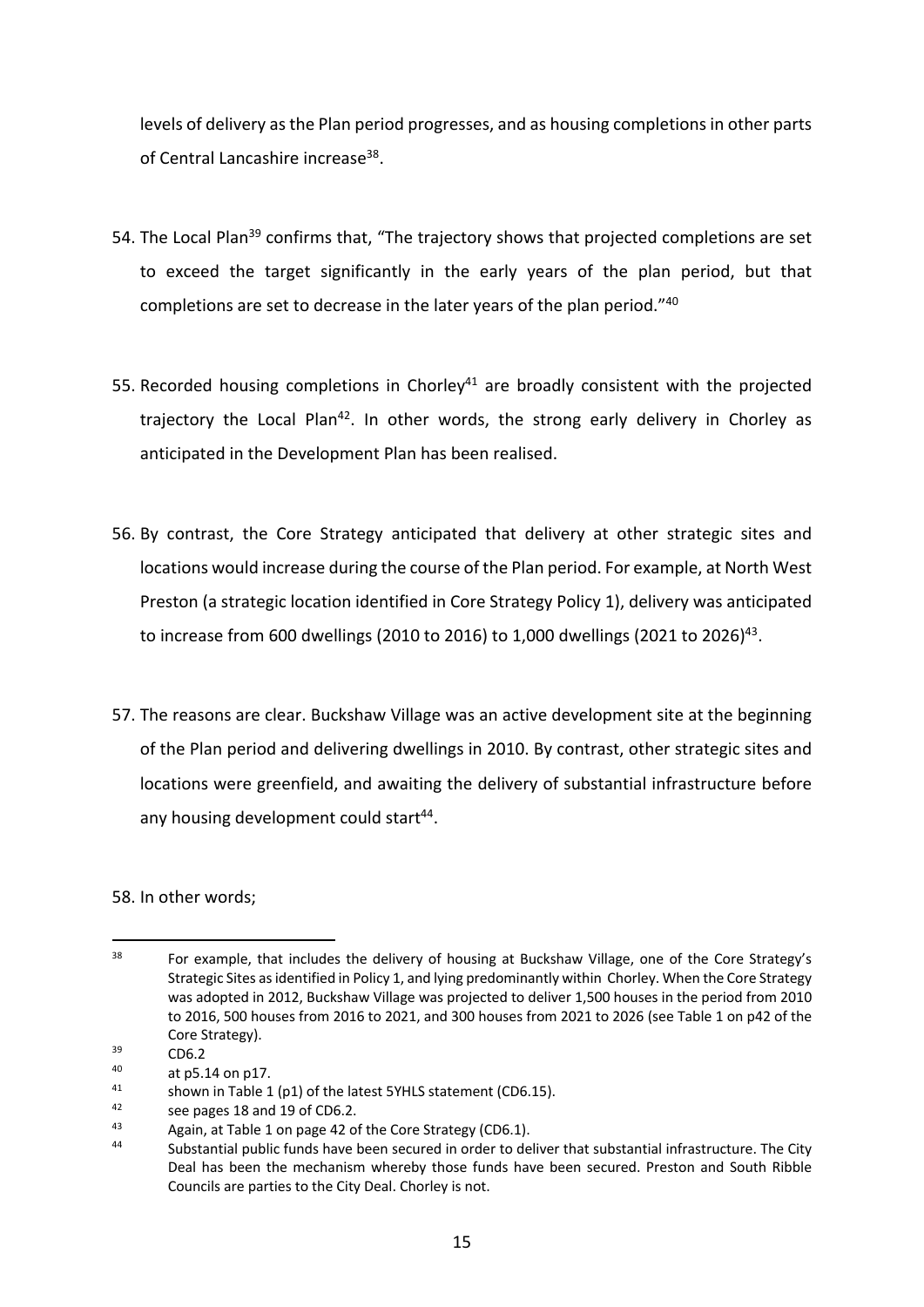- (i) the spatial strategy of the Development Plan, including the anticipated timing of the delivery of housing, reflected and continues to reflect, the early delivery of housing in Chorley with diminishing completions in the later parts of the Plan period, and,
- (ii) all of those factors identified in MOU1 as supporting the continued use of the Policy 4 requirements remain of relevance to the question of housing delivery in Chorley45, and in particular, an apportionment of housing need that reflects the spatial pattern of development set out in Policy 1 of the Core Strategy (agreed by the Appellant to remain up to date).
- 59. The last factor that supports continued use of the Policy 4 figure for Chorley concerns the need to protect safeguarded land from development during the Plan period. We have already noted that;
	- (i) the solus standard method figure for Chorley is higher than the Policy 4 requirement. By contrast, the solus standard method figures for Preston and South Ribble are significantly lower than their Policy 4 figures, and,
	- (ii) Chorley is significantly more constrained, including by Green Belt, than either Preston or South Ribble.
- 60. As a result, there is a significant risk that arises in Chorley through use of the standard method figure that does not arise in Preston and South Ribble, namely, the prospect of there being no 5YHLS with an associated risk to safeguarded land.
- 61. That risk is apparent in the raft of planning applications for the residential development of safeguarded land since issue of the Pear Tree Lane appeal decision. Although the Council requested that the Secretary of State call-in all applications (in July 2021) in order

<sup>45</sup> at §5.10 of MOU1 (CD6.9).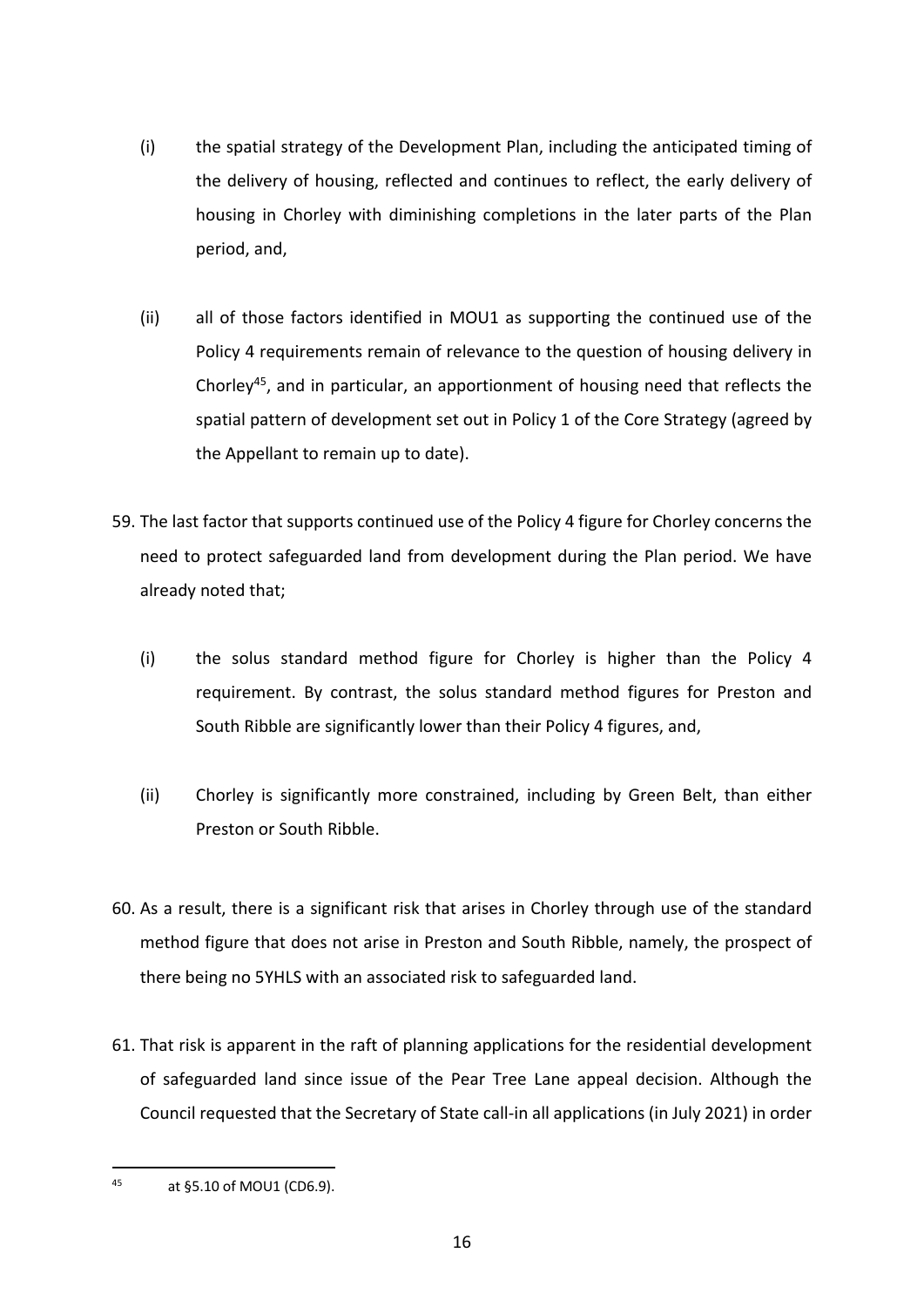to take a comprehensive view of the consequences generated by those applications, that request was met with silence. The danger now faced by the Council is a series of individual decisions in which each of the applicants/appellants maintains that the release of its site poses no real risk.

- 62. In summary, and in addition to the clear requirement of national policy and the PPG to use the Policy 4 figures (as endorsed by the MOU1 review), the Council points to the following factors;
	- (i) application of the solus standard method for Chorley means that it is expected to accommodate nearly 60% of Central Lancashire's housing for the next 5 years. That level of provision fails to reflect any relevant factor in respect of the distribution of housing need (e.g. the existing distribution of population, workforce, jobs, affordability or environmental constraints),
	- (ii) the standard method figures are largely a product of housing delivery in 2009 to 2014 during which period delivery in Chorley was particularly strong (as compared with Preston and South Ribble). The fact that Chorley delivered around 60% of Central Lancashire's housing from 2009 to 2014 provides no rational justification for requiring Chorley to deliver almost 60% of Central Lancashire's housing from 2021 to 2026,
	- (iii) that is particularly so in light of the fact that strong delivery in the early part of the Plan period with decreasing delivery in the later part of the Plan period was precisely what was anticipated in the Development Plan,
	- (iv) application of the solus standard method figure for Chorley fails to reflect the spatial strategy of the Development Plan (including the timing of its delivery). Policy 1 of the Core Strategy is agreed to be up to date, and,
	- (v) application of the solus standard method figure for Chorley generates a significant risk to safeguarded land.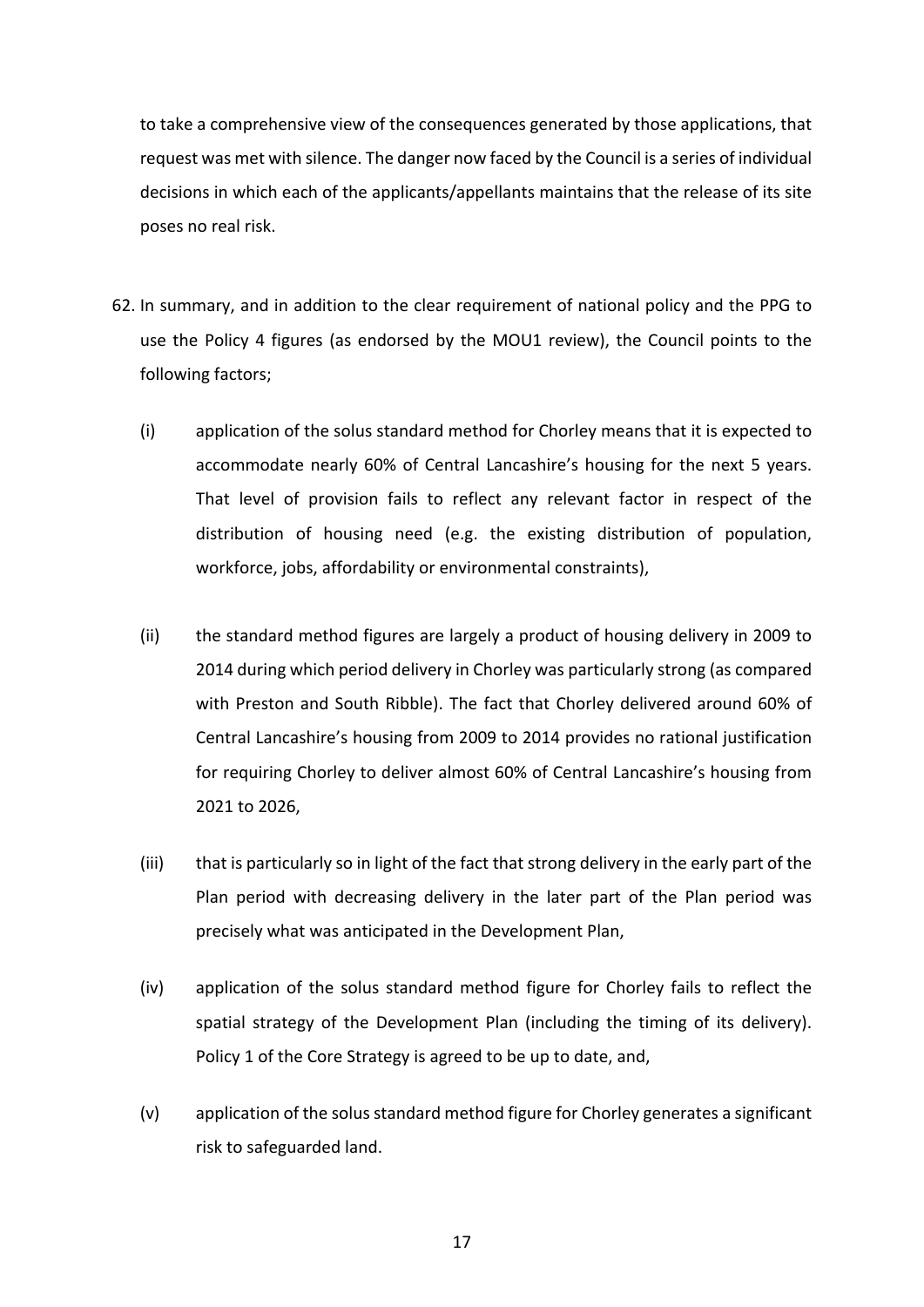63. Having concluded that the Policy 4 requirement should apply to Chorley, the next question to arise concerns the treatment of oversupply from previous years.

### **(v) Over-Supply**

- 64. The question of whether or not previous years over-supply should be taken into account in setting the requirement for a 5YHLS assessment is not unique to Chorley. It has arisen in other local planning authority areas and is the subject of several appeal decisions.
- 65. It is common ground that neither national policy nor guidance contains advice on this issue. As succinctly expressed by the Middleton Cheney inspector<sup>46</sup>;

"…while the PPG allows shortfalls against requirements from previous years it is silent on whether it is possible to set them against future years and therefore the facts of the matter need to be examined on a case by case basis."47

- 66. Accordingly, the Appellant accepts that it is a question of judgment as to whether or not the 5YHLS requirement is adjusted to take account of previous years over-supply. We address the factors that arising in Chorley that mean the over-supply should be taken into account.
- 67. Before doing so, we note 2 important aspects of the Appellant's case on this point.
- 68. First, Mr Saunders adopts the position that the lack of national policy or guidance means that Central Government agrees with him that oversupply should never be discounted. With respect, that argument is completely misconceived. If Central Government agreed with Mr Saunders' approach then it would have amended its Guidance to that effect. The absence of policy or guidance confirms that Central Government is content that a judgment is to be reached by individual decision-makers.

 $^{46}$  CD9.10.<br> $^{47}$  at 646.0

at §46 of the decision letter.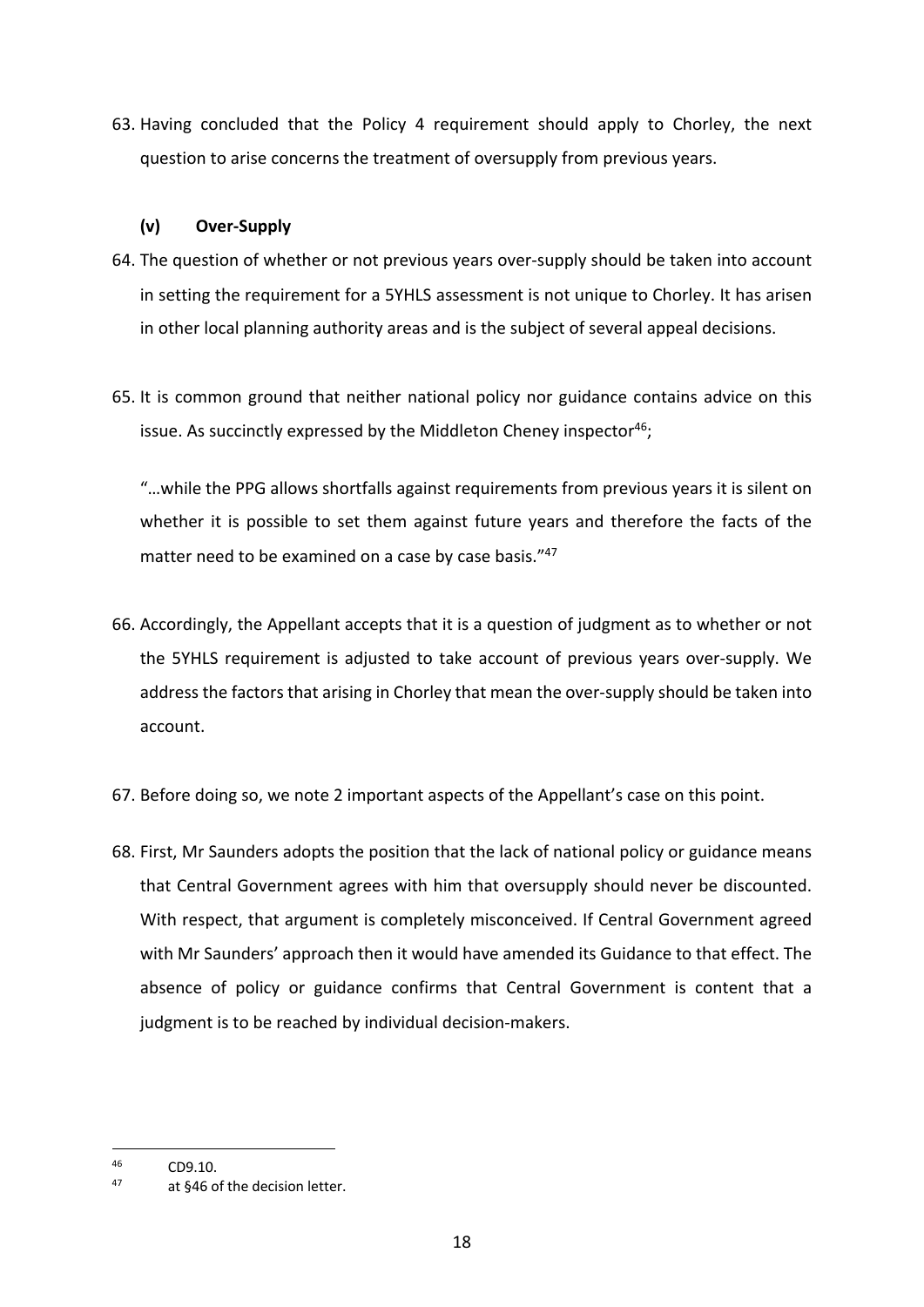- 69. Secondly, Mr Saunders adopts the position that the national policy objective of achieving a significant boost in HLS means that over-supply should never be off-set against the 5 year requirement. If that is right, then there is no planning judgment to be reached in any local planning authority area in England. Self-evidently, that is wrong.
- 70. We next turn to the factors which justify the taking into account of over-supply in Chorley.
- 71. First, Chorley's housing requirement for the Plan period (from 2010 to 2026) is at least 6,834 dwellings<sup>48</sup>. In the period from 2010 to 2021, Chorley achieved 6,316 completions<sup>49</sup>. In the 5 remaining years of the Plan period, the deliverable supply of housing is either 1,504 (the Council) or 1,377 (the Appellant). In either case, by the end of the Plan period the minimum requirement of 6,834 dwellings will have been significantly exceeded<sup>50</sup>.
- 72. Moreover, the Local Plan requirement of 6,834 dwellings was endorsed against the requirements of the Framework (2012) including the need to achieve a significant boost in land for housing<sup>51</sup>. Accordingly, delivery of  $6,834$  dwellings in Chorley over the Plan period will represent a significant boost. It goes without saying that delivery of well over 7,500 dwellings in that period will likewise represent a significant boost in housing land supply in Chorley.
- 73. It is no answer to say that because paragraph (a) of Policy 4 is expressed as an annual figure, then the 5YHLS supply should be measured against that annual figure.
- 74. First, the need for housing in Chorley identified in the Development Plan is a need that arises over the Plan period. For Chorley, it amounts to 6,834 dwellings. Self-evidently, it is not a need that arises on an annual basis at a steady rate of 417 dwellings.
- 75. If, over the Plan period, at least 6,834 dwellings are provided, then Chorley's need will have been met (even if, in some years, delivery was less than 417 dwellings). Equally, if a position of under-supply emerged from previous years, then everyone would be expecting

<sup>48</sup> see §5.9 of the Local Plan (CD6.2).<br> $49$  66 and Table 1 in CD6.15

 $\frac{49}{50}$  §6 and Table 1 in CD6.15.<br>
subset 2.820 dwellings (Co.

<sup>&</sup>lt;sup>50</sup> either 7,820 dwellings (Council) or 7,693 dwellings (Appellant).<br> $51$  at 849 of the Care Strategy Inspector's Benert (CD6.19)

at §49 of the Core Strategy Inspector's Report (CD6.19).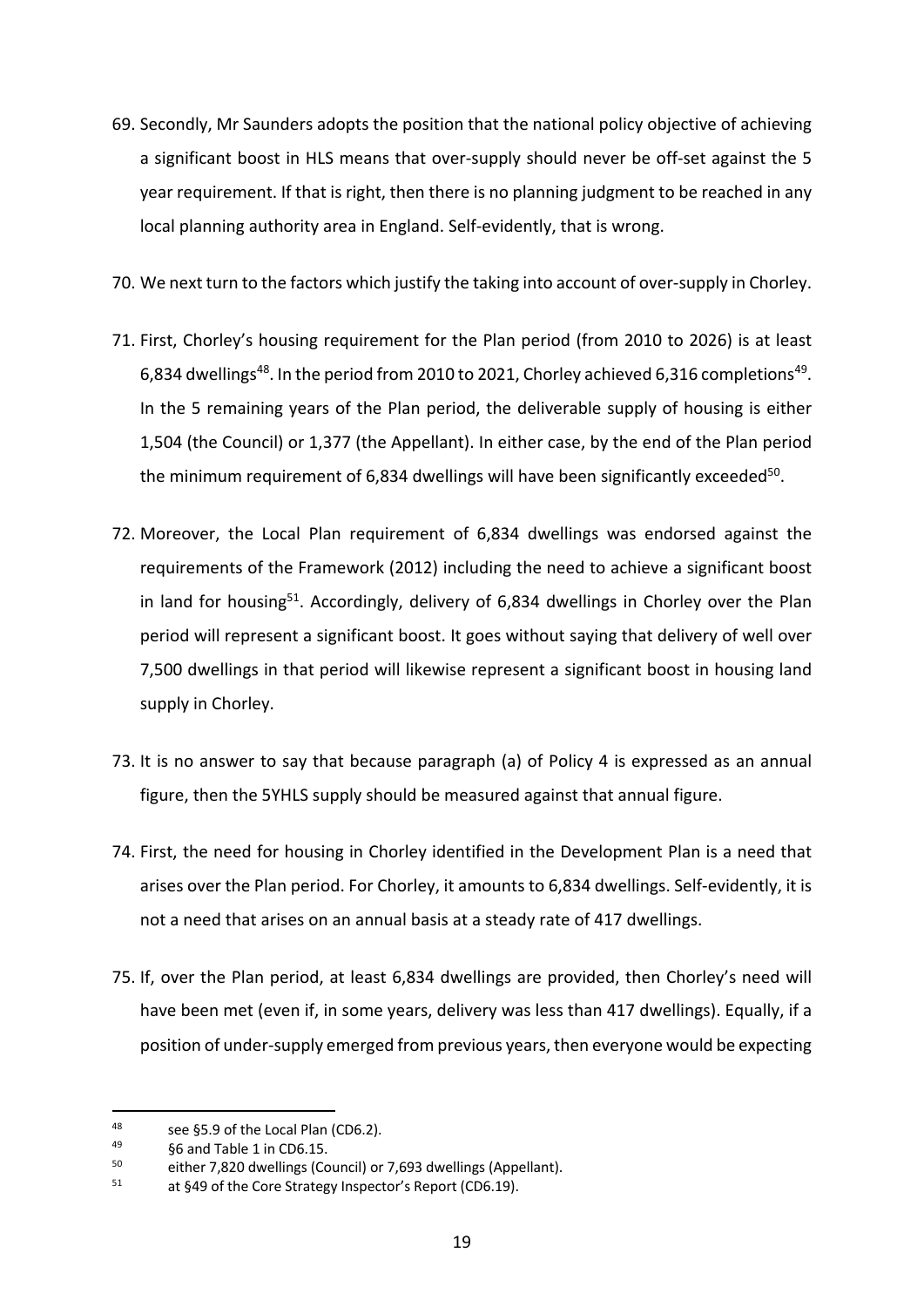the Council to make that up in future years (as opposed to rigidly sticking to an annual delivery rate of 417 dwellings). The reason for that is obvious, the fundamental need to be met is the Plan period housing requirement.

- 76. It is for that reason that the Appellant's reliance on the housing delivery test ("HDT") is misplaced. We note the following;
	- (i) the HDT looks back over only the last 3 year. It tells you nothing about delivery of the Plan period housing requirement over the Plan period, and,
	- (ii) not a single inspector who has grappled with the issue of what to do with oversupply (in the 5YHLS assessment) has suggested that the HDT provides the answer (or is even material to the debate).
- 77. Likewise, whilst Policy 4(c) requires the maintenance of a 5YHLS (consistent with national policy), it is silent on the calculation of the housing requirement (and how the consideration of over-supply fits into the assessment).
- 78. Secondly, as already addressed, the spatial strategy for Chorley, and Chorley's Local Plan expressly anticipates strong early delivery in Chorley (as compared with Preston and South Ribble) with the level of housing delivery decreasing in the later parts of the Plan Period. The Local Plan was endorsed (and adopted in 2015) on the basis of a trajectory that showed by 2021 there would not be delivery of at least 417dpa (because of strong early delivery). There is no suggestion that the Local Plan inspector was dissatisfied with that approach or considered it to be inconsistent with the Core Strategy<sup>52</sup>.
- 79. Thirdly, as recognised generally by the Middleton Cheney inspector, a failure to take into account previous years over-supply could lead to an artificial inflation of the housing land requirement, a lack of 5YHLS, engagement of the tilted balance and the provision of housing in inappropriate locations<sup>53</sup>. That is a real risk in Chorley (again, as addressed above) since unconstrained land for development is not readily available. In particular, as

<sup>&</sup>lt;sup>52</sup> and consistency with the Core Strategy was a requirement for soundness.<br> $53 \times 54.7 \times 56.0010$ 

at §47 of CD9.10.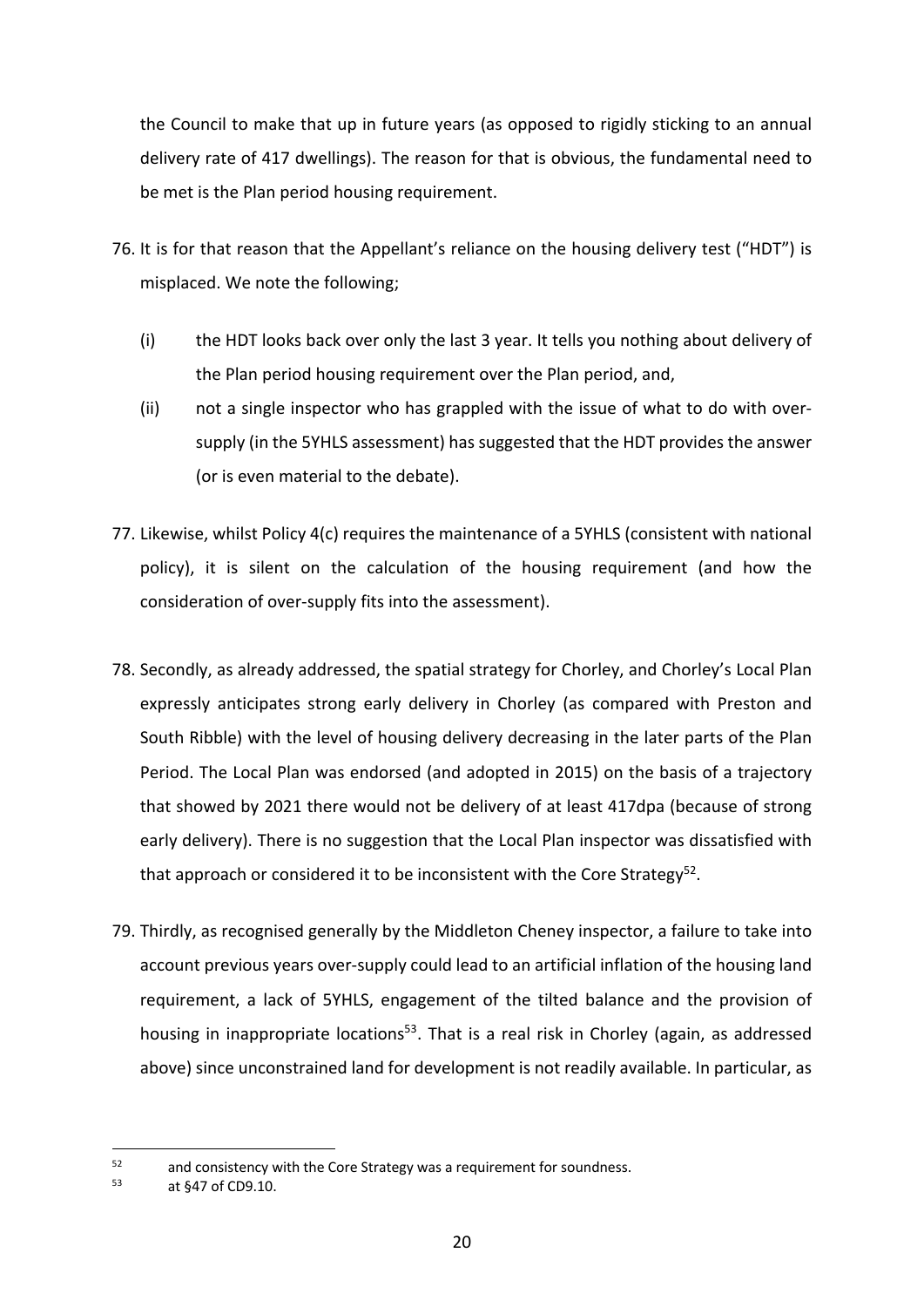is clear from the record of planning applications since the Pear Tree Lane decision, safeguarded land will become the target for proposed development.

80. Finally, as noted by the Middleton Cheney inspector, the artificial increase of the overall Plan period requirement undermines a proper, Plan-led approach to development control<sup>54</sup>. That is specifically the case in Chorley where the Development Plan expressly anticipated strong early delivery.

### **(vi) Conclusion on Housing Land Requirement**

81. Application of the Core Strategy Policy 4 requirement, taking into account previous years over-supply, means that the 5YHLS requirement is 545 dwellings.

### **(b) Supply**

- 82. Only a handful of sites within the Council's assessment of deliverable supply are in dispute;
	- (a) Cowling Farm: There is no dispute as to the principle of delivery. Both parties consider the site to be deliverable. The Council anticipates the start of house building to be July 2024 with first completions in January 2025. That corresponds with the Appellant's 'optimistic' timetable<sup>55</sup>. Thereafter, the only dispute is the rate of delivery. The Council relies on Homes England for its assessment. Given their experience, there is no reason to doubt that assessment.
	- (b) Fairclough House: This site comprises an existing office building with prior approval for its residential conversion. In effect, it benefits from a detailed planning permission. The Framework (Annex 2, Glossary) in its definition of "deliverable" confirms that detailed consents should be included in the deliverable supply unless there is clear evidence to the contrary. There is no such evidence.

<sup>54</sup> At  $$48$  of CD9.10.

at §2.7 of its hearing statement.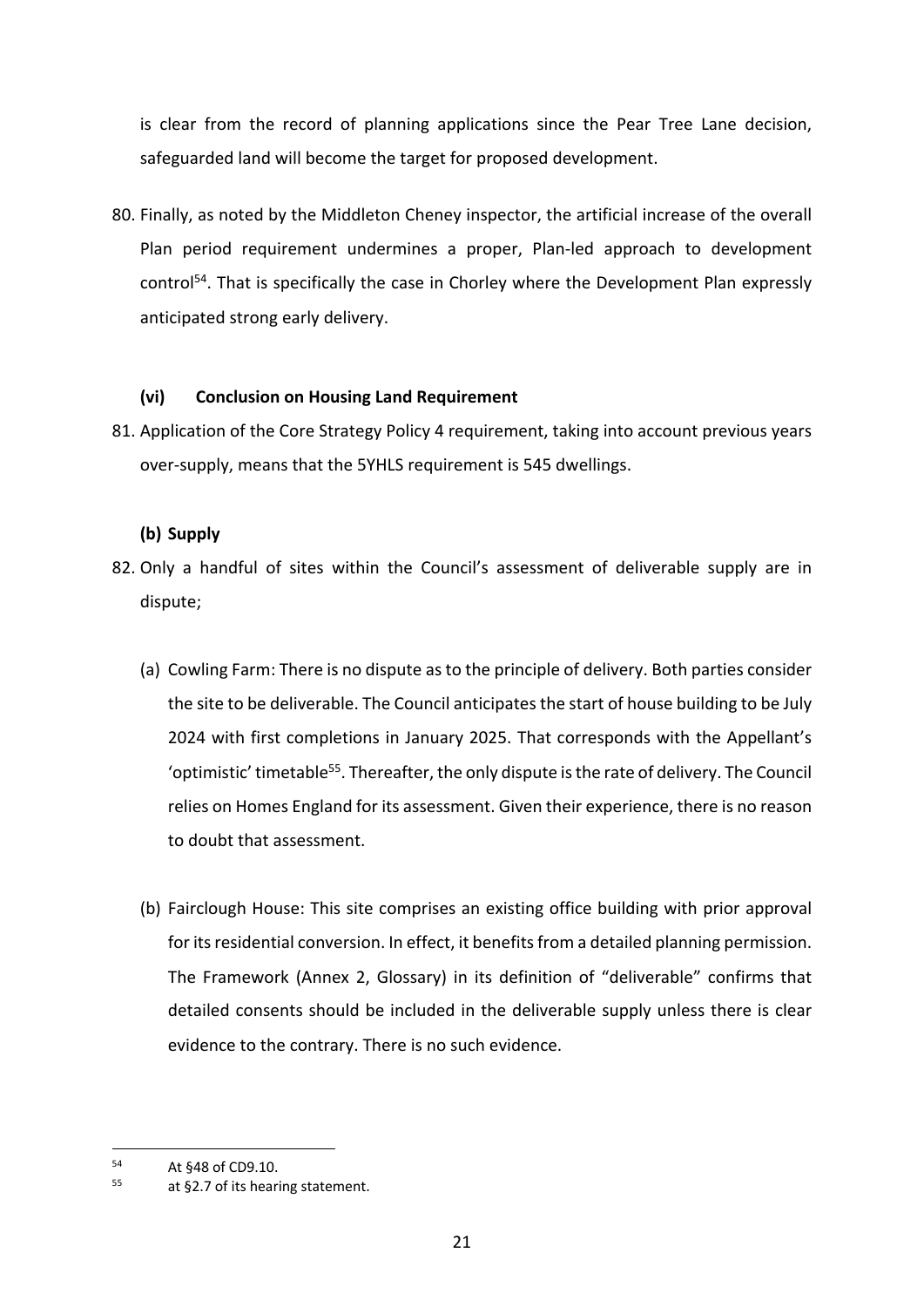- (c) Small Sites: As for Fairclough House, these are sites benefitting from detailed consents, and in respect of which the Framework is clear, i.e. include in the 5YHLS unless there is cogent evidence showing that they will not deliver. Beyond saying that some of the consents are aged (but still extant), the Appellant adduces no cogent evidence to demonstrate that those units are undeliverable.
- 83. Quite apart from the level of housing land supply, the Appellant seeks to introduce doubt as to the adequacy of the quality of supply. That suggestion of doubt should not be accepted. Mr Saunders agrees that whatever the precise level of supply (1,377 or 1,504), those houses will contribute to meeting housing needs. There is no analysis (advanced by the Appellant or anyone else) to support any different conclusion<sup>56</sup>.

#### **Conclusions on 5YHLS**

84. In accordance with the Council's assessment, there exists 13.8 years worth of housing land supply.

#### **Whether the Most Important Policies are Up to Date**

- 85. The Council's position is clear. In circumstances where there is an adequate supply of land for housing (i.e. > 5YHLS), the tilted balance at §11d of the Framework is not engaged.
- 86. Mr Saunders contends that Policy BNE3 is out of date for 2 reasons<sup>57</sup>;
	- (i) it is based on an out of date and constrained housing requirement derived from a revoked regional strategy, and,
	- (ii) there is no 5YHLS.
- 87. He quite properly accepts (notwithstanding attempts to row back on that acceptance in re-examination) that if the Council is right in respect of the housing land supply arguments, i.e. that;

<sup>56</sup> e.g. Mr Saunders has not interrogated the types of dwelling (e.g. size) within the supply with a view to showing that they do not meet need.

 $57$  at §6.53 of his Planning proof.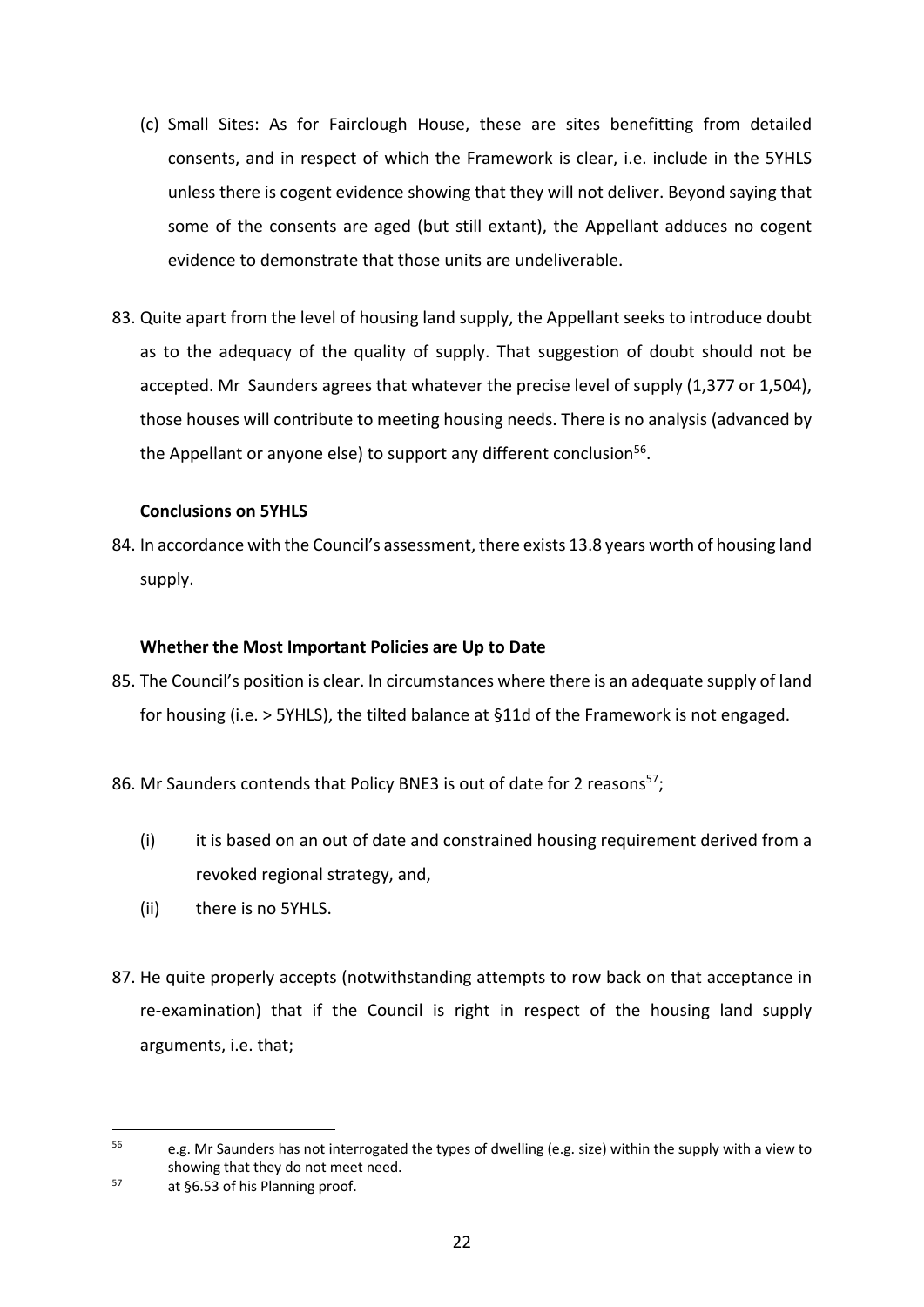- (i) the Policy 4 figure (as reviewed in MOU1) is not supplanted by the standard method figure, and,
- (ii) the consideration of over-supply means that a 5YHLS exists,

then BNE3 is up to date<sup>58</sup>.

88. Accordingly, in circumstances where the Policy 4 requirement is applied, and the Council can demonstrate an adequate supply of housing, there is no dispute that the most important policies are up to date and the conventional balance should be applied in the determination of this appeal.

### **The Planning Balance**

- 89. The Council recognises that the Appeal Scheme will deliver benefits.
- 90. First, the provision of market housing represents a benefit. However, in circumstances where there is a plentiful supply of housing (well over 5 years worth), that benefit should attract limited weight. As accepted by Councillor Wilson, in circumstances where there is housing shortfall, significant weight attaches to the provision of market housing.
- 91. By contrast, Mr Saunders adopts an approach that takes little account of the relationship between an increasing level of housing supply, and the diminishing level of benefit associated with the delivery or even more housing. The appeal decisions relied on his proof of evidence provide him with no support<sup>59</sup>. In fact, they readily demonstrate that as housing supply increases, the weight to be given to the provision of more housing (quite properly) is reduced $60$ .

<sup>&</sup>lt;sup>58</sup> He accepted that there was no other basis upon which it could be found out of date. Accordingly, whilst none of the evidence in respect of the source of the Policy 4 figures(being the RS and its evidence base) is disputed (and of course, neither are the legal principles in **Hunston** and **Bloor**), it is not determinative of the question of whether BNE3 is out of date. That issue is entirely determined by reference to the outcome of the housing land supply debate.

 $^{59}$  at §8.22ff of his planning proof.

see e.g. CD9.26.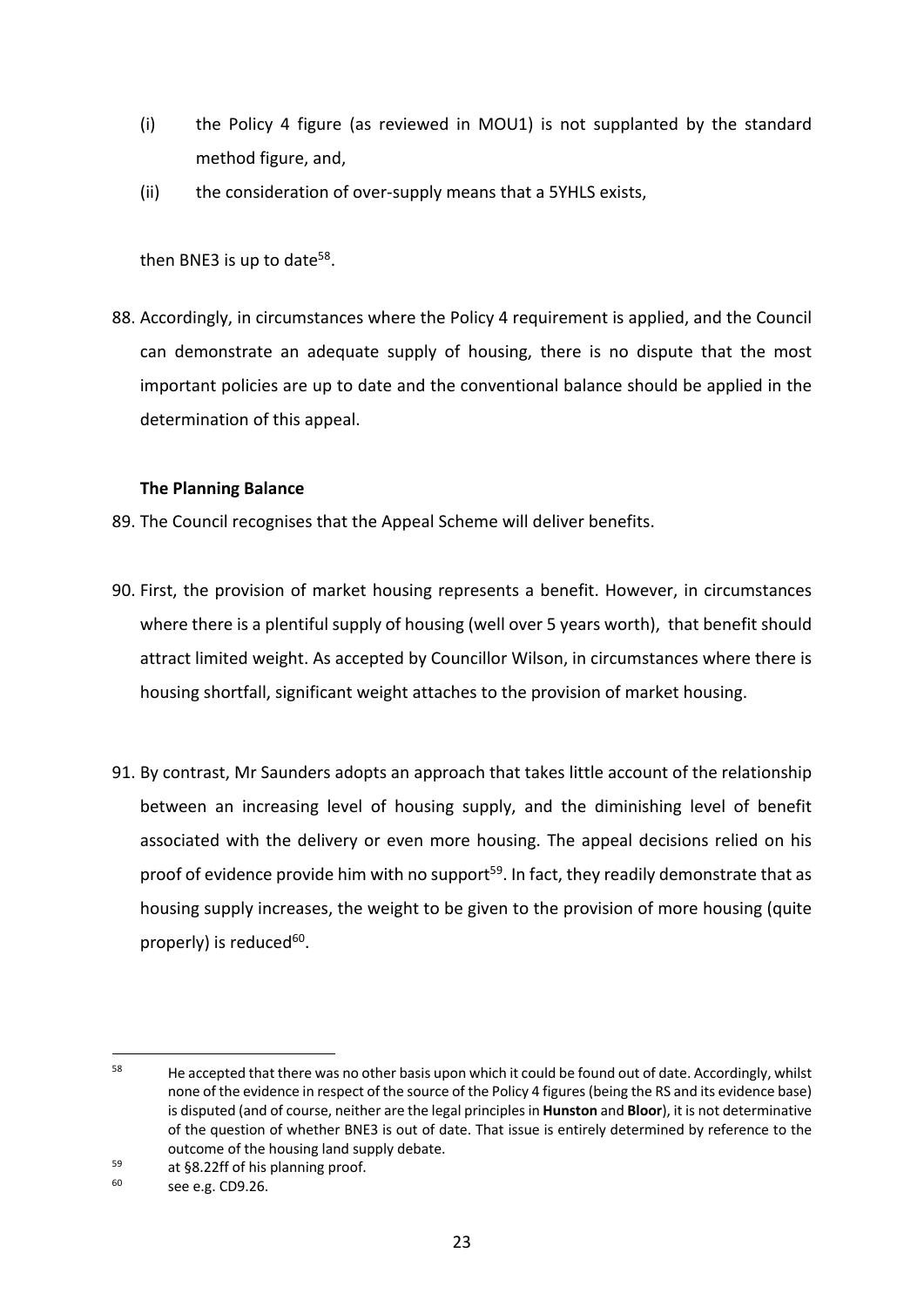- 92. Secondly, the provision of affordable housing represents a benefit. The difference between the parties as to the weight attaching to that benefit is marginal (the Council – significant, the Appellant – very significant), and on the evidence given for both parties, does not affect the outcome of the planning balance.
- 93. There is no doubt that, in common with many other local authority areas, there is a significant need for affordable housing in Chorley. In recognition of that fact, the Pear Tree Lane inspector attributed significant weight to the provision of affordable housing the respect of that appeal<sup>61</sup>.
- 94. Since issue of the Pear Tree Lane decision, the affordability of housing in Chorley has improved. That change is confirmed by reference to the clear pattern of improving affordability as demonstrated by the diminishing level of the calculated local housing need figure. The baseline (2014-based projections) for the calculation is constant. The affordability adjustment to the baseline varies (year on year). In Chorley, the affordability adjustment reduced from 2019 to 2020, and from 2020 to 2021. Mr Tatton's proof of evidence fails to consider that issue. He accepts that it paints a picture of improving affordability of housing in Chorley.
- 95. It is accepted that the number of people on the housing register has increased substantially in the period since the Pear Tree Lane decision. The recent substantial increase appears to be associated with the pandemic. It cannot be concluded that the recent increase represents either a trend or even a persistent level of numbers on the register. In any event, the number of people on the housing register does not represent the need for affordable housing.
- 96. Accordingly, significant (as opposed to very significant weight) attaches to the provision of affordable housing.
- 97. There are economic benefits associated with construction of houses (of a temporary nature) and spending by future residents. Those benefits attract limited weight.

 $61$  CD9.1 at §102.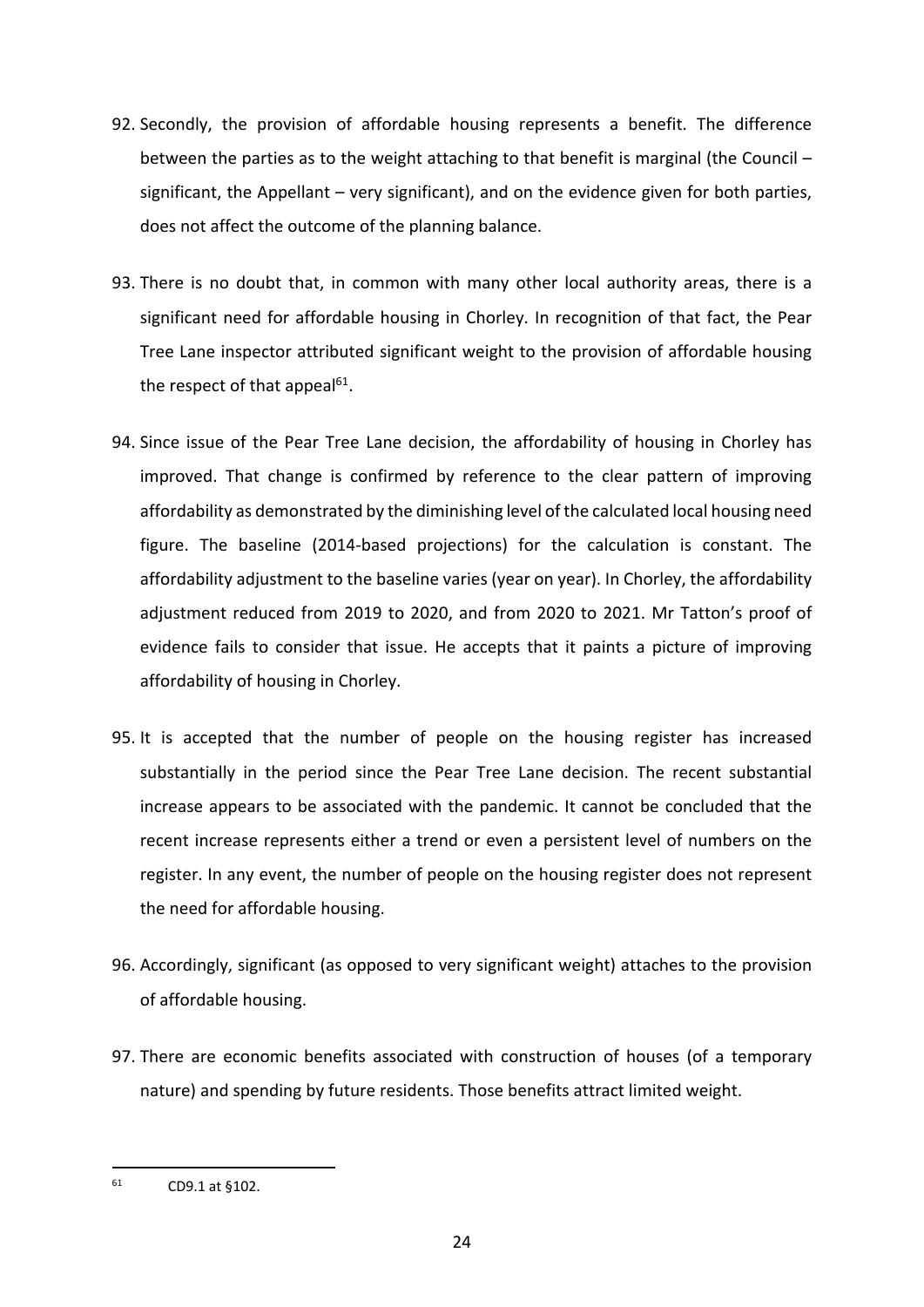- 98. Whilst the Council accepts that biodiversity net gains may be delivered as a result of the Appeal Scheme, the Appellant's evidence contains no biodiversity net gain calculaton.
- 99. Accordingly, the potential for biodiversity net gain attracts only limited weight.
- 100. Similarly, it is accepted that open space within the Appeal Schemes may be used by the wider community. There is no clear evidence to demonstrate likely significant levels of such use (given an existing surplus within the local area), and accordingly, that benefit attracts limited weight.
- 101. In order to justify the grant of planning permission, those benefits must be sufficient to overcome the clear conflict generated by the Appeal Scheme with the Development Plan (BNE3) and national policy (§143(d) of the Framework). In the Council's view they fall short.
- 102. Conflict with the Development Plan and the Framework is not trivial. The release of safeguarded land on an ad hoc basis during the Plan period diminishes that resource, and undermines confidence in the Plan led system. It is no answer to suggest that no harm arises from the grant of consent because there is, in effect, no difference between an allocated site in the next local plan that has planning permission as compared with a site which does not. No party knows what Chorley's housing requirement will be in the next local plan, nor the scale of required release for allocation<sup>62</sup>, nor whether this site will be allocated.
- 103. In those circumstances there is clearly no justification for the release of safeguarded land in breach of the Development Plan and national policy. The suggestion that the provision of market housing in the face of a plentiful supply, and the provision of affordable housing in circumstances of significant, but not unusual need, are sufficient to overcome that policy breach is not credible. Such an approach would render national and local safeguarded land policies worthless.

 $62$  The Council does not suggest that there will be no release of safeguarded land in the next Local Plan (and never has), but rather, in the absence of a known housing requirement, the scale of that release is unknown.